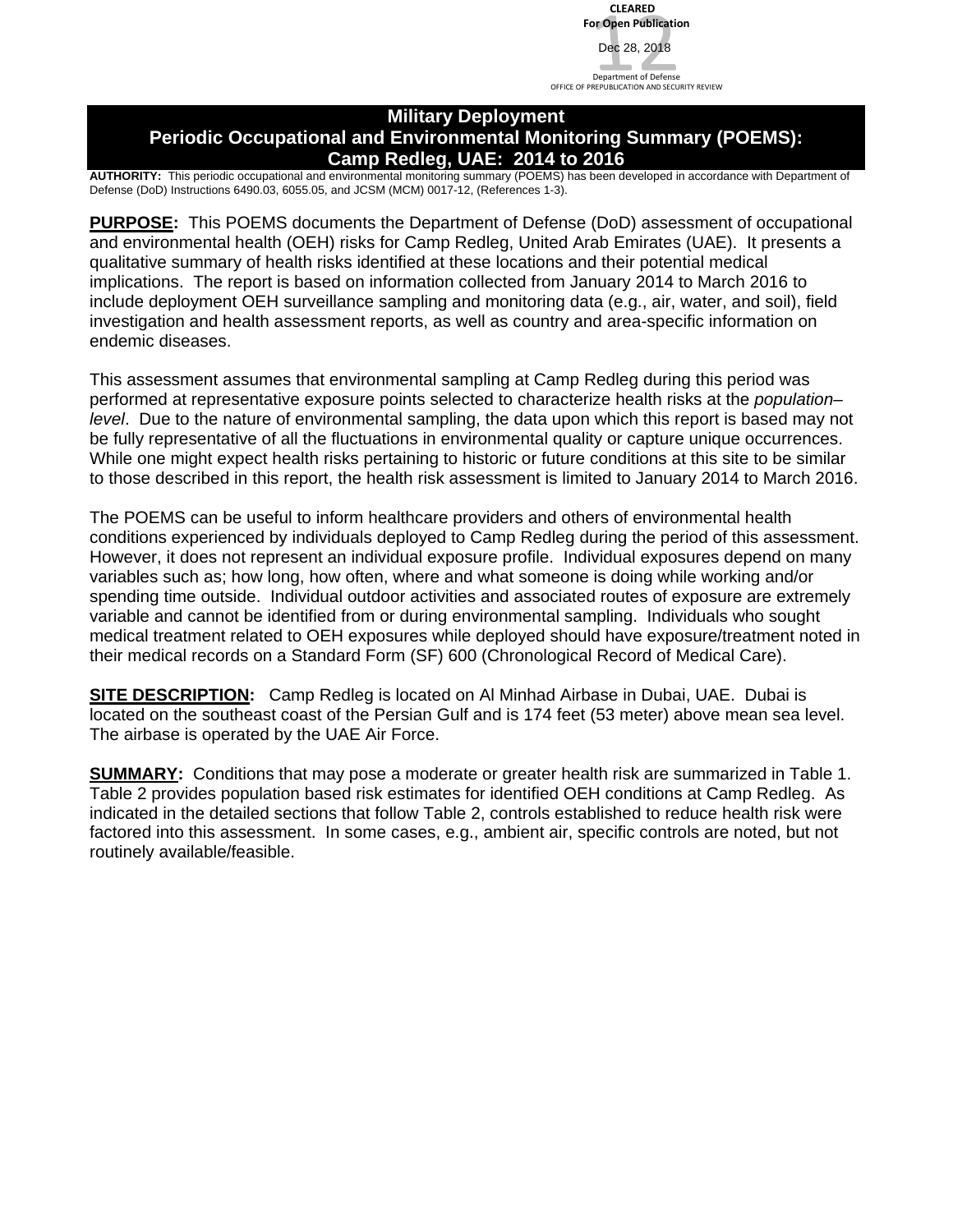## **POEMS**

#### **Table 1: Summary of Occupational and Environmental Conditions with MODERATE or Greater Health Risk**

#### *Short-term health risks & medical implications:*

The following hazards may be associated with potential acute health effects in some personnel during deployment at Camp Redleg, UAE:

Food/waterborne diseases (e.g., bacterial diarrhea, hepatitis A, diarrhea-protozoal); other endemic diseases (Crimean-Congo hemorrhagic fever, Leptospirosis, Q fever); heat stress; and continuous noise. For food/waterborne diseases (e.g., bacterial diarrhea, hepatitis A, diarrhea-protozoal), if ingesting local food and water, the health effects can temporarily incapacitate personnel (diarrhea) or result in prolonged illness (Hepatitis A). Risks from food/waterborne diseases may have been reduced with preventive medicine controls and mitigation, which includes Hepatitis A and Typhoid fever vaccinations and only drinking from approved water sources in accordance with standing CENTCOM policy. For other vector-borne endemic diseases (Crimean-Congo hemorrhagic fever), these diseases may constitute a significant risk due to exposure to biting vectors; risk reduced to low by proper wear of the treated uniform, application of repellent to exposed skin and bed net, and appropriate chemoprophylaxis. For water contact diseases (Leptospirosis) activities involving extensive contact with surface water increase risk. Animal contact diseases (Q fever), pose year-round risk. For heat stress, risk can be greater during months of June through September, and greater for unacclimated personnel, and for susceptible persons including those older than 45, of low fitness level, or with underlying medical conditions. Risks from heat stress may have been reduced with preventive medicine controls, work-rest cycles, and mitigation. For continuous noise exposure, the short-term risk is to personnel working near major noise sources; risk may have been reduced by appropriate hearing protection used by personnel in higher risk areas (around sources of continuous noise such as flightlines, landing zones, and power production/generators).

Air quality: For inhalable coarse particulate matter less than 10 micrometers in diameter  $(PM_{10})$  from environmental dust, the PM10 overall short-term risk was not evaluated due to 'no data for analysis'. For inhalable fine particulate matter less than 2.5 micrometers in diameter (PM<sub>2.5</sub>) from environmental dust, the PM<sub>2.5</sub> overall short-term risk was not evaluated due to nonrepresentative and insufficient data for analysis. However, Camp Redleg is a hot, arid and dust-prone desert environment, also subject to vehicle traffic. Consequently, exposures to PM<sub>10</sub> and PM<sub>2.5</sub> may vary, as conditions may vary, and may result in mild to more serious short-term health effects (e.g., eye, nose or throat and lung irritation) in some personnel while at this site, particularly exposures to high levels of dust such as during high winds or dust storms. For PM10 and PM2.5, certain subgroups of the deployed forces (e.g., those with pre-existing asthma/cardio-pulmonary conditions) are at greatest risk of developing notable health effects. Although most effects from exposure to particulate matter should have resolved post-deployment, providers should be prepared to consider the relationship between deployment exposures and current complaints. Some individuals may have sought treatment for acute respiratory irritation during their time at Camp Redleg. Personnel who reported with symptoms or required treatment while at this site should have exposure/treatment noted in medical record (e.g., electronic medical record and/or on a Standard Form (SF) 600 (Chronological Record of Medical Care).

#### *Long-term health risks & medical implications:*

The following hazards may be associated with potential chronic health effects in some personnel during deployment at Camp Redleg, UAE:

For continuous noise exposure, the long-term risk is to personnel working near major noise sources. Risk may have been reduced to personnel working near major noise sources (e.g., operations around sources of continuous noise such as flightlines, landing zones, and power production/generators) by wearing proper hearing protection. Certain individuals may need to be followed/evaluated for specific occupational exposures/injuries (e.g., annual audiograms as part of the medical surveillance for those enrolled in the Hearing Conservation Program; and personnel covered by Respiratory Protection Program and/or Hazardous Waste/Emergency Responders Medical Surveillance).

Air Quality: For inhalable PM2.5 from environmental dust, the overall long-term risk was not evaluated for Camp Redleg due to nonrepresentative and insufficient data for analysis. Inhalable coarse  $PM_{10}$  from environmental dust was not evaluated for long-term risk due to insufficient data for analysis and due no available health guidelines. However, Camp Redleg is a hot, arid and dust-prone desert environment, also subject to vehicle traffic, and conditions may have varied. For inhalational exposure to high levels of dust and particulate matter, such as during high winds or dust storms, it is considered possible that some otherwise healthy personnel who were exposed for a long-term period to dust and particulate matter could develop certain health conditions (e.g., reduced lung function, cardiopulmonary disease). Personnel with a history of asthma or cardiopulmonary disease could potentially be more likely to develop such chronic health conditions. While the

> Page 2 of 19 Reviewed by CENTCOM SG (21 February 2017) Final Approval Date (14 November 2018)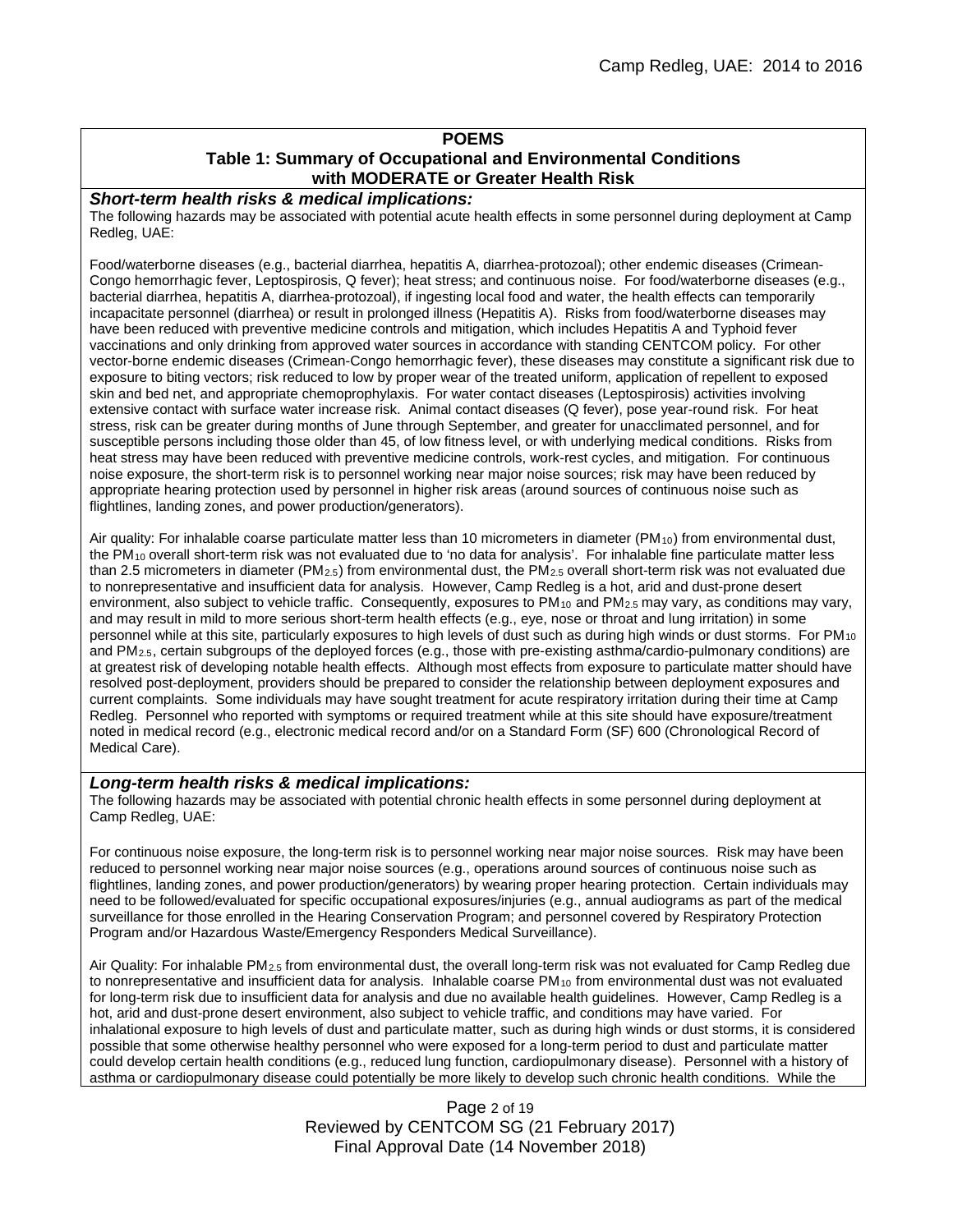PM exposures are documented and archived, at this time there are no specific recommended, post-deployment medical surveillance evaluations or treatments. Providers should still consider overall individual health status (e.g., any underlying conditions/susceptibilities) and any potential unique individual exposures (such as occupational or specific personal dosimeter data) when assessing individual concerns.

| Source of<br><b>Identified</b><br>Health Risk <sup>3</sup>                             | <b>Unmitigated Health Risk</b><br>Estimate <sup>4</sup>                                                                                                                                                                                                                                                                                                         | <b>Control Measures</b><br>Implemented                                                                                                                 | Residual Health Risk Estimate <sup>4</sup>                                                                                                                                                                                                                                                                                                                      |
|----------------------------------------------------------------------------------------|-----------------------------------------------------------------------------------------------------------------------------------------------------------------------------------------------------------------------------------------------------------------------------------------------------------------------------------------------------------------|--------------------------------------------------------------------------------------------------------------------------------------------------------|-----------------------------------------------------------------------------------------------------------------------------------------------------------------------------------------------------------------------------------------------------------------------------------------------------------------------------------------------------------------|
| <b>AIR</b>                                                                             |                                                                                                                                                                                                                                                                                                                                                                 |                                                                                                                                                        |                                                                                                                                                                                                                                                                                                                                                                 |
| Particulate matter<br>less than 10<br>micrometers in<br>diameter $(PM_{10})$           | Short-term: No data available. Daily<br>levels vary; acute health effects (e.g.,<br>upper respiratory tract irritation) more<br>pronounced during peak days. More<br>serious effects are possible in<br>susceptible persons (e.g., those with<br>asthma/pre-existing respiratory<br>diseases).                                                                  | Limiting strenuous<br>physical activities when air<br>quality is especially poor;<br>and actions such as<br>closing tent flaps,<br>windows, and doors. | Short-term: No data available. Daily<br>levels vary; acute health effects (e.g.,<br>upper respiratory tract irritation) more<br>pronounced during peak days. More<br>serious effects are possible in<br>susceptible persons (e.g., those with<br>asthma/pre-existing respiratory<br>diseases).                                                                  |
|                                                                                        | Long-term: No health guidelines and<br>insufficient data were available for<br>health risk analysis.                                                                                                                                                                                                                                                            |                                                                                                                                                        | Long-term: No health guidelines and<br>insufficient data were available for<br>health risk analysis.                                                                                                                                                                                                                                                            |
| Particulate matter<br>less than 2.5<br>micrometers in<br>diameter (PM <sub>2.5</sub> ) | Short-term: Data not representative<br>of exposure and is insufficient to<br>characterize risk. Daily levels vary;<br>acute health effects (e.g., upper<br>respiratory tract irritation) more<br>pronounced during peak days. More<br>serious effects are possible in<br>susceptible persons (e.g., those with<br>asthma/pre-existing respiratory<br>diseases). | Limiting strenuous<br>physical activities when air<br>quality is especially poor;<br>and actions such as<br>closing tent flaps,<br>windows, and doors. | Short-term: Data not representative of<br>exposure and is insufficient to<br>characterize risk. Daily levels vary;<br>acute health effects (e.g., upper<br>respiratory tract irritation) more<br>pronounced during peak days. More<br>serious effects are possible in<br>susceptible persons (e.g., those with<br>asthma/pre-existing respiratory<br>diseases). |
|                                                                                        | Long-term: Data not representative of<br>exposure and is insufficient to<br>characterize risk. A small percentage<br>of personnel may be at increased risk<br>for developing chronic conditions,<br>particularly those more susceptible to<br>acute effects (e.g., those with<br>asthma/pre-existing respiratory<br>diseases).                                  |                                                                                                                                                        | Long-term: Data not representative of<br>exposure and is insufficient to<br>characterize risk. A small percentage<br>of personnel may be at increased risk<br>for developing chronic conditions,<br>particularly those more susceptible to<br>acute effects (e.g., those with<br>asthma/pre-existing respiratory<br>diseases).                                  |
| <b>ENDEMIC</b><br><b>DISEASE</b>                                                       |                                                                                                                                                                                                                                                                                                                                                                 |                                                                                                                                                        |                                                                                                                                                                                                                                                                                                                                                                 |
| Food<br>borne/Waterborne<br>(e.g., diarrhea-<br>bacteriological)                       | Short-term: High (Bacterial diarrhea)<br>to Moderate (Hepatitis A, Diarrhea-<br>protozoal) to Low (Brucellosis,<br>Hepatitis E, Typhoid fever). If<br>ingesting local food/water, the health<br>effects can temporarily incapacitate<br>personnel (diarrhea) or result in<br>prolonged illness (Hepatitis A,<br>Typhoid fever, Brucellosis, Hepatitis<br>E).    | Preventive measures<br>include Hepatitis A and<br>Typhoid fever vaccination<br>and consumption of food<br>and water only from<br>approved sources.     | Short-term: Low to none                                                                                                                                                                                                                                                                                                                                         |

## **Table 2. Population-Based Health Risk Estimates – Camp Redleg, UAE 1, 2**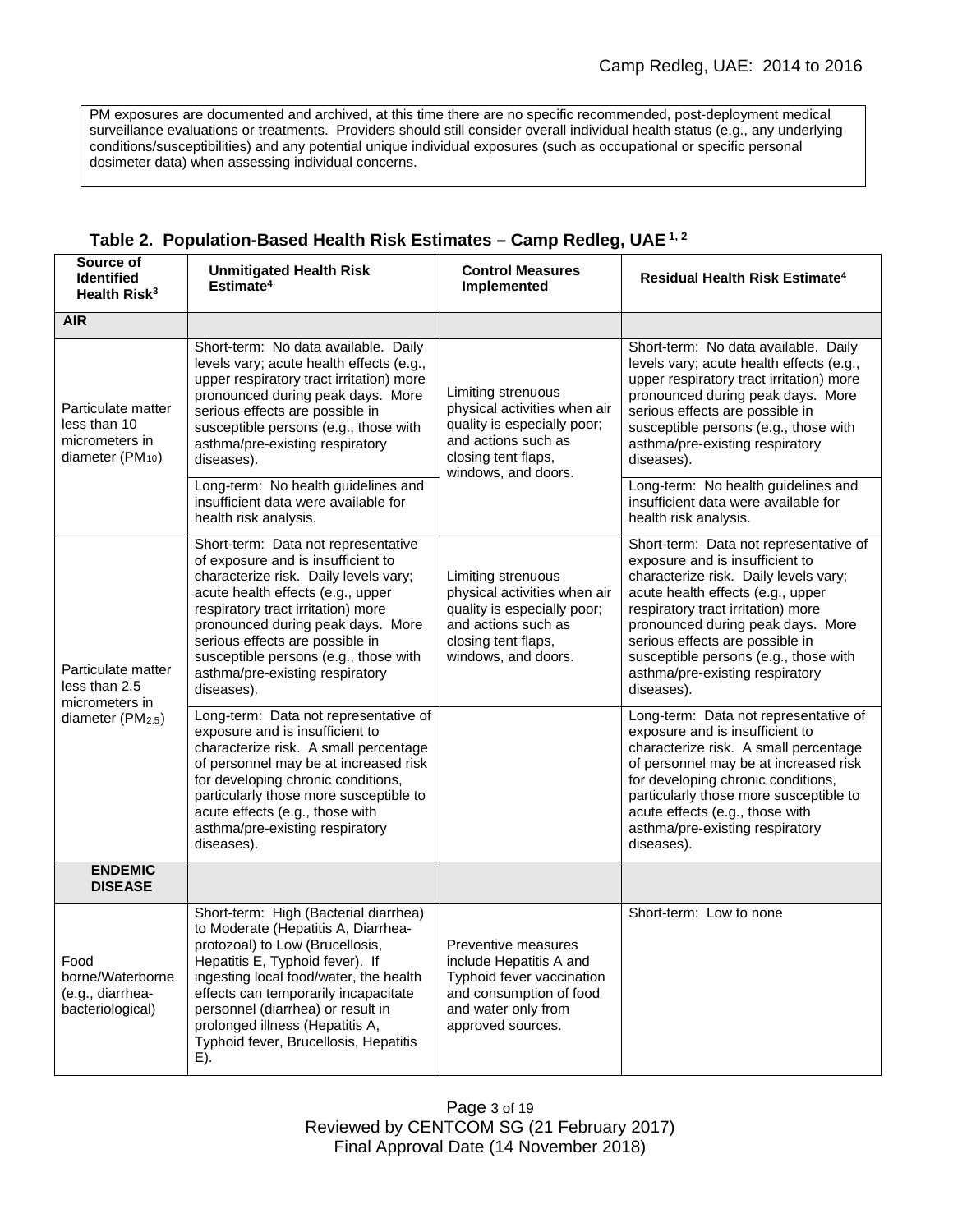| Source of<br><b>Identified</b><br>Health Risk <sup>3</sup> | <b>Unmitigated Health Risk</b><br>Estimate <sup>4</sup>                                                                                                                                   | <b>Control Measures</b><br>Implemented                                                                                                                                                                                                                                                                                         | <b>Residual Health Risk Estimate<sup>4</sup></b>                                                                                         |
|------------------------------------------------------------|-------------------------------------------------------------------------------------------------------------------------------------------------------------------------------------------|--------------------------------------------------------------------------------------------------------------------------------------------------------------------------------------------------------------------------------------------------------------------------------------------------------------------------------|------------------------------------------------------------------------------------------------------------------------------------------|
|                                                            | Long-term: Not an identified source<br>of health risk.                                                                                                                                    |                                                                                                                                                                                                                                                                                                                                | Long-term: No data available                                                                                                             |
| Arthropod Vector<br><b>Borne</b>                           | Short-term: Moderate (Crimean-<br>Congo hemorrhagic fever) to Low<br>(Leishmaniasis-cutaneous,<br>Leishmaniasis- visceral, Sindbis,<br>Sandfly fever, Typhus-murine, West<br>Nile fever). | Preventive measures<br>include proper wear of<br>treated uniform,<br>application of repellent to<br>exposed skin and bed net<br>use.                                                                                                                                                                                           | Short-term: Low                                                                                                                          |
|                                                            | Long-term: Low (Leishmaniasis-<br>visceral infection)                                                                                                                                     |                                                                                                                                                                                                                                                                                                                                | Long-term: No data available                                                                                                             |
| <b>Water-Contact</b><br>(e.g., wading,<br>swimming)        | Short-term: Moderate for<br>Leptospirosis.                                                                                                                                                | Recreational swimming in<br>surface waters not likely in<br>this area of UAE during<br>this time period.                                                                                                                                                                                                                       | Short-term: Low to none for<br>Leptospirosis.                                                                                            |
|                                                            | Long-term: No data available                                                                                                                                                              |                                                                                                                                                                                                                                                                                                                                | Long-term: No data available                                                                                                             |
| Respiratory                                                | Short-term: Low ([Tuberculosis (TB)],<br>Meningococcal meningitis).                                                                                                                       | Providing adequate work<br>and living space, medical<br>screening, and<br>vaccination.                                                                                                                                                                                                                                         | Short-term: Low to none                                                                                                                  |
|                                                            | Long-term: No data available                                                                                                                                                              |                                                                                                                                                                                                                                                                                                                                | Long-term: No data available                                                                                                             |
|                                                            | Short-term: Moderate (Q-fever), Low<br>(Rabies).                                                                                                                                          | Prohibiting contact with,<br>adoption, or feeding of<br>feral animals in                                                                                                                                                                                                                                                       | Short-term: Low to none                                                                                                                  |
| <b>Animal Contact</b>                                      | Long-term: Low (Rabies)                                                                                                                                                                   | accordance with (IAW)<br>U.S. Central Command<br>(CENTCOM) General<br>Order (GO) 1C. Risks are<br>further reduced in the<br>event of assessed contact<br>by prompt post-exposure<br>rabies prophylaxis IAW<br>The Center for Disease<br>Control's (CDC) Advisory<br>Committee on<br><b>Immunization Practices</b><br>guidance. | Long-term: No data available                                                                                                             |
| <b>VENOMOUS</b><br><b>ANIMAL/</b><br><b>INSECTS</b>        |                                                                                                                                                                                           |                                                                                                                                                                                                                                                                                                                                |                                                                                                                                          |
| Snakes,<br>scorpions, and<br>spiders                       | Short-term: Low, if encountered,<br>effects of venom vary with species<br>from mild localized swelling to<br>potentially lethal effects.                                                  | Risk reduced by avoiding<br>contact, proper wear of<br>the uniform (especially<br>footwear), and timely<br>treatment.                                                                                                                                                                                                          | Short-term: Low, if encountered,<br>effects of venom vary with species<br>from mild localized swelling to<br>potentially lethal effects. |
|                                                            | Long-term: Not an identified source<br>of health risk.                                                                                                                                    |                                                                                                                                                                                                                                                                                                                                | Long-term: No data available                                                                                                             |
| <b>HEAT/COLD</b><br><b>STRESS</b>                          |                                                                                                                                                                                           |                                                                                                                                                                                                                                                                                                                                |                                                                                                                                          |
| Heat                                                       | Short-term: Low to High. Risk can be<br>greater during months of June<br>through September and greater for                                                                                | Work-rest cycles, proper<br>hydration and nutrition,<br>and Wet Bulb Globe                                                                                                                                                                                                                                                     | Short-term: Low. Risk can be greater<br>during months of June through<br>September and greater for                                       |

Page 4 of 19 Reviewed by CENTCOM SG (21 February 2017) Final Approval Date (14 November 2018)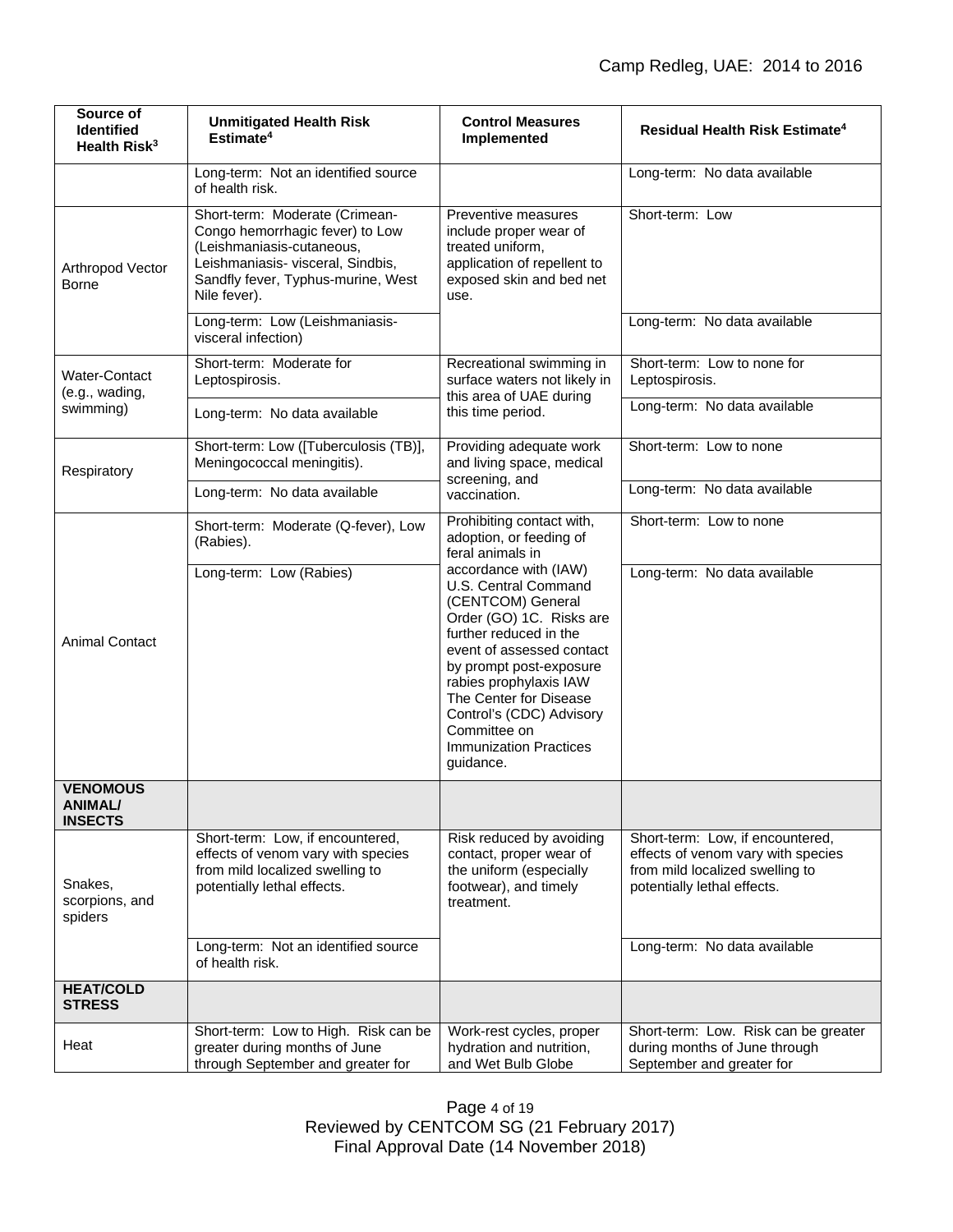| Source of<br><b>Identified</b><br>Health Risk <sup>3</sup> | <b>Unmitigated Health Risk</b><br>Estimate <sup>4</sup>                                                                                                                                                                  | <b>Control Measures</b><br>Implemented                                                                                                                                                                                                 | Residual Health Risk Estimate <sup>4</sup>                                                                                                                                                                        |
|------------------------------------------------------------|--------------------------------------------------------------------------------------------------------------------------------------------------------------------------------------------------------------------------|----------------------------------------------------------------------------------------------------------------------------------------------------------------------------------------------------------------------------------------|-------------------------------------------------------------------------------------------------------------------------------------------------------------------------------------------------------------------|
|                                                            | unacclimated personnel.                                                                                                                                                                                                  | Temperature (WBGT)<br>monitoring.                                                                                                                                                                                                      | unacclimated personnel.                                                                                                                                                                                           |
|                                                            | Long-term: Low; However, the health<br>risk may be greater to certain<br>susceptible persons-those older (i.e.,<br>greater than 45 years), in lesser<br>physical shape, or with underlying<br>medical/health conditions. |                                                                                                                                                                                                                                        | Long-term: Low; However, the risk<br>may be greater to certain susceptible<br>persons-those older (i.e., greater than<br>45 years), in lesser physical shape, or<br>with underlying medical/health<br>conditions. |
| Cold                                                       | Short-term: Low                                                                                                                                                                                                          | Risks from cold stress<br>reduced with protective<br>measures such as use of<br>the buddy system, limiting<br>exposure during cold<br>weather, proper wear of<br>issued protective clothing,<br>and proper nutrition and<br>hydration. | Short-term: Low risk of cold<br>stress/injury.                                                                                                                                                                    |
|                                                            | Long-term: Low; Long-term health<br>implications from cold injuries were<br>rare but could occur, especially from<br>more serious injuries such as<br>frostbite.                                                         |                                                                                                                                                                                                                                        | Long-term: Low; Long-term health<br>implications from cold injuries were<br>rare but could occur, especially from<br>more serious injuries such as frostbite.                                                     |
| <b>NOISE</b>                                               |                                                                                                                                                                                                                          |                                                                                                                                                                                                                                        |                                                                                                                                                                                                                   |
| Continuous<br>(Flightline, Power<br>Production)            | Short-term: High to Low; High risk to<br>individuals working near major noise<br>sources without proper hearing<br>protection.                                                                                           | Hearing protection used<br>by personnel in higher risk<br>areas                                                                                                                                                                        | Short-term: Low risk to the majority of<br>personnel and to individuals working<br>near major noise sources who use<br>proper hearing protection.                                                                 |
|                                                            | Long-term: High to Low; High risk to<br>individuals working near major noise<br>sources without proper hearing<br>protection.                                                                                            |                                                                                                                                                                                                                                        | Long-term: Low risk to the majority of<br>personnel and to individuals working<br>near major noise sources who use<br>proper hearing protection.                                                                  |
| <b>UNIQUE</b><br><b>INCIDENTS/</b><br><b>CONCERNS</b>      |                                                                                                                                                                                                                          |                                                                                                                                                                                                                                        |                                                                                                                                                                                                                   |
|                                                            | Short-term: Camp Redleg does not<br>have a burn pit.                                                                                                                                                                     |                                                                                                                                                                                                                                        | Short-term: Camp Redleg does not<br>have a burn pit.                                                                                                                                                              |
| <b>Burn Pits</b>                                           | Long-term: Camp Redleg does not<br>have a burn pit.                                                                                                                                                                      |                                                                                                                                                                                                                                        | Long-term: Camp Redleg does not<br>have a burn pit.                                                                                                                                                               |

 $1$  This Summary Table provides a qualitative estimate of population-based short- and long-term health risks associated with the general ambient and occupational environment conditions at Camp Redleg. It does not represent a unique individual exposure profile. Actual individual exposures and health effects depend on many variables. For example, while a chemical may be present in the environment, if a person does not inhale, ingest, or contact a specific dose of the chemical for adequate duration and frequency, then there may be no health risk. Alternatively, a person at a specific location may experience a unique exposure which could result in a significant individual exposure. Any such person seeking medical care should have their specific exposure documented in an SF600.

 $2$  This assessment is based on specific environmental sampling data and reports obtained from January 2014 to March 2016. Sampling locations are assumed to be representative of exposure points for the camp population but may not reflect all the fluctuations in environmental quality or capture unique exposure incidents.

 $3$  This Summary Table is organized by major categories of identified sources of health risk. It only lists those sub-categories specifically identified and addressed at Camp Redleg. The health risks are presented as Low, Moderate, High or Extremely High for both short- and long-term health effects. The health risk level is based on an assessment of both the potential severity of the health effects that could be caused and probability of the exposure that would produce such health effects. Details can be obtained from the Army Public Health Center (Provisional) [APHC (Prov)]. Where applicable, "None Identified" is used when a potential exposure was identified, no health risk of either a specific short- or long-term health effects were determined. More detailed descriptions of OEH exposures that were evaluated but determined to pose no health risk are discussed in the following sections of this report.

> Page 5 of 19 Reviewed by CENTCOM SG (21 February 2017) Final Approval Date (14 November 2018)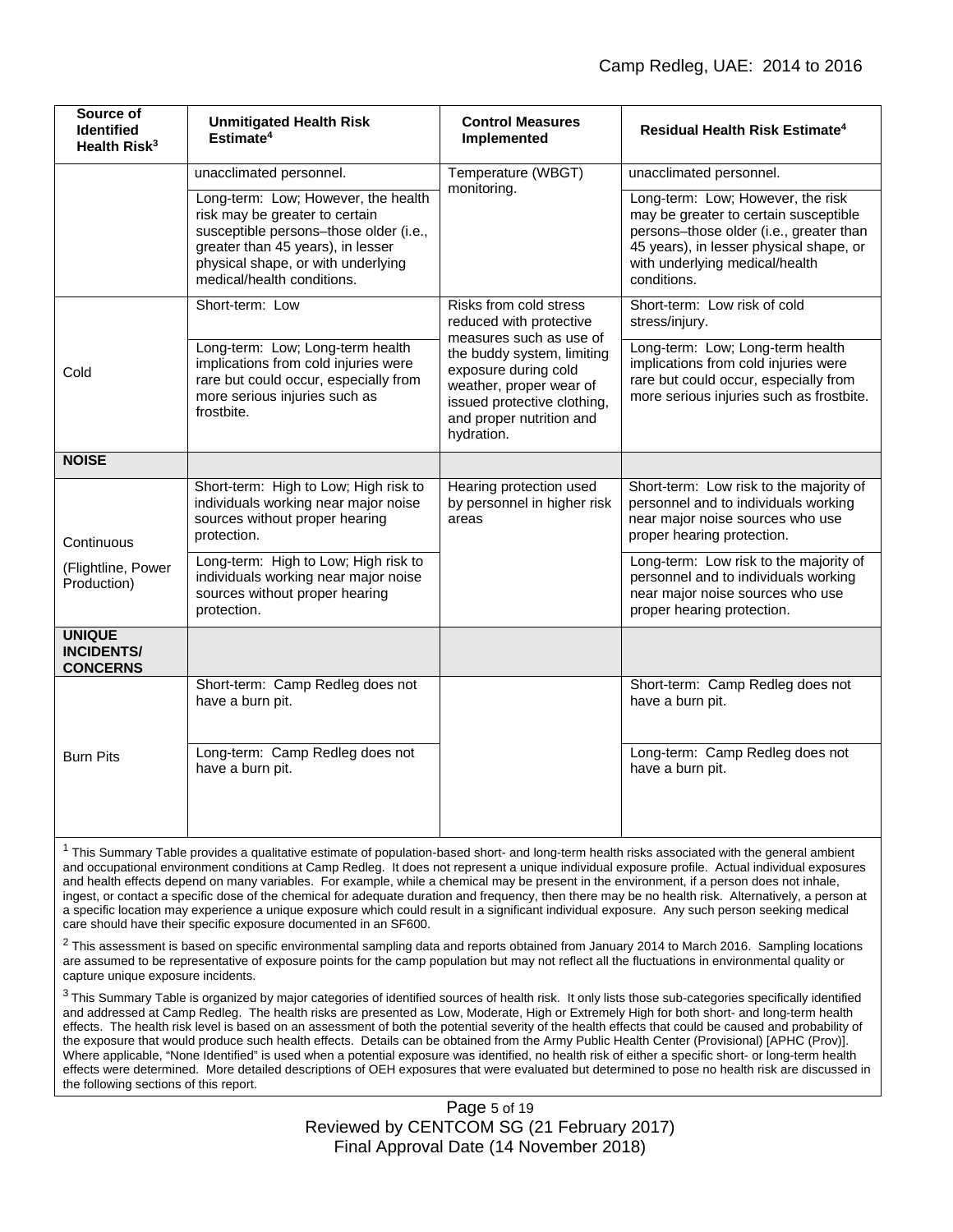| Source of<br><b>Identified</b><br>Health Risk <sup>3</sup>                                                                  | <b>Unmitigated Health Risk</b><br>Estimate <sup>4</sup> | <b>Control Measures</b><br><b>Implemented</b> | <b>Residual Health Risk Estimate<sup>4</sup></b> |  |  |  |
|-----------------------------------------------------------------------------------------------------------------------------|---------------------------------------------------------|-----------------------------------------------|--------------------------------------------------|--|--|--|
| 4 Haakka daha ta kita Ommaani Table ang baaad ang makkatho ammalilaas kusabalda 74 mga dagata diasasa nabar baakkasanananan |                                                         |                                               |                                                  |  |  |  |

Health risks in this Summary Table are based on quantitative surveillance thresholds (e.g., endemic disease rates; host/vector/pathogen surveillance) or screening levels, e.g., Military Exposure Guidelines (MEGs) for chemicals*.* Some previous assessment reports may provide slightly inconsistent health risk estimates because quantitative criteria such as MEGs may have changed since the samples were originally evaluated and/or because this assessment makes use of all historic site data while previous reports may have only been based on a select few samples.

## **1 Discussion of Health Risks at Camp Redleg, UAE by Source**

The following sections provide additional information about the OEH conditions summarized above. All risk assessments were performed using the methodology described in the U. S. Army Public Health Command Technical Guide 230, *Environmental Health Risk Assessment and Chemical Exposure Guidelines for Deployed Military Personnel* (Reference 4). All OEH risk estimates represent residual risk after accounting for preventive controls in place. Occupational exposures and exposures to endemic diseases are greatly reduced by preventive measures. For environmental exposures related to airborne dust, there are limited preventive measures available, and available measures have little efficacy in reducing exposure to ambient conditions.

The ProUCL version 5.0 software package was used for statistical analyses (Reference 5). Means are followed by standard deviation (SD). Risk characterization was based on the 95 percent upper confidence level of the arithmetic mean (95% UCL) or the arithmetic mean depending on the quality and quantity of the data being evaluated. The sample mean is an uncertain estimate of the true mean of the population exposure point concentration (PEPC). The 95% UCL reduces the uncertainty inherent in the sample mean and states with a higher level of confidence that the mean PEPC is no greater than the 95% UCL.

## **2 Air**

2.1 Site-Specific Sources Identified

Personnel deployed to Camp Redleg were exposed to various airborne contaminants as identified by monitoring and sampling efforts between January 2014 to March 2016. Sources of airborne contaminants at the base camp included diesel vehicle and generator exhaust, and dust from unpaved roads and surfaces. In addition, dust storms and periods of high winds contributed to particulate matter (PM) exposures above health-based MEGs at Camp Redleg.

2.2 Particulate Matter, less than 10 micrometers ( $PM_{10}$ )

```
2.2.1 Exposure Guidelines:
```
Short Term (24-hour) PM<sub>10</sub> (micrograms per Long-term PM<sub>10</sub> MEG ( $\mu$ g/m<sup>3</sup>): cubic meter, (μg/m<sup>3</sup>):

- 
- Marginal MEG  $=$  420
- Critical MEG =  $600$
- 2.2.2 Sample data/Notes:

There were no  $PM_{10}$  samples from Camp Redleg.

2.2.3 Short-term and long-term health risks: **Not Evaluated.**

> Page 6 of 19 Reviewed by CENTCOM SG (21 February 2017) Final Approval Date (14 November 2018)

- 
- Negligible MEG = 250 Not defined and not available.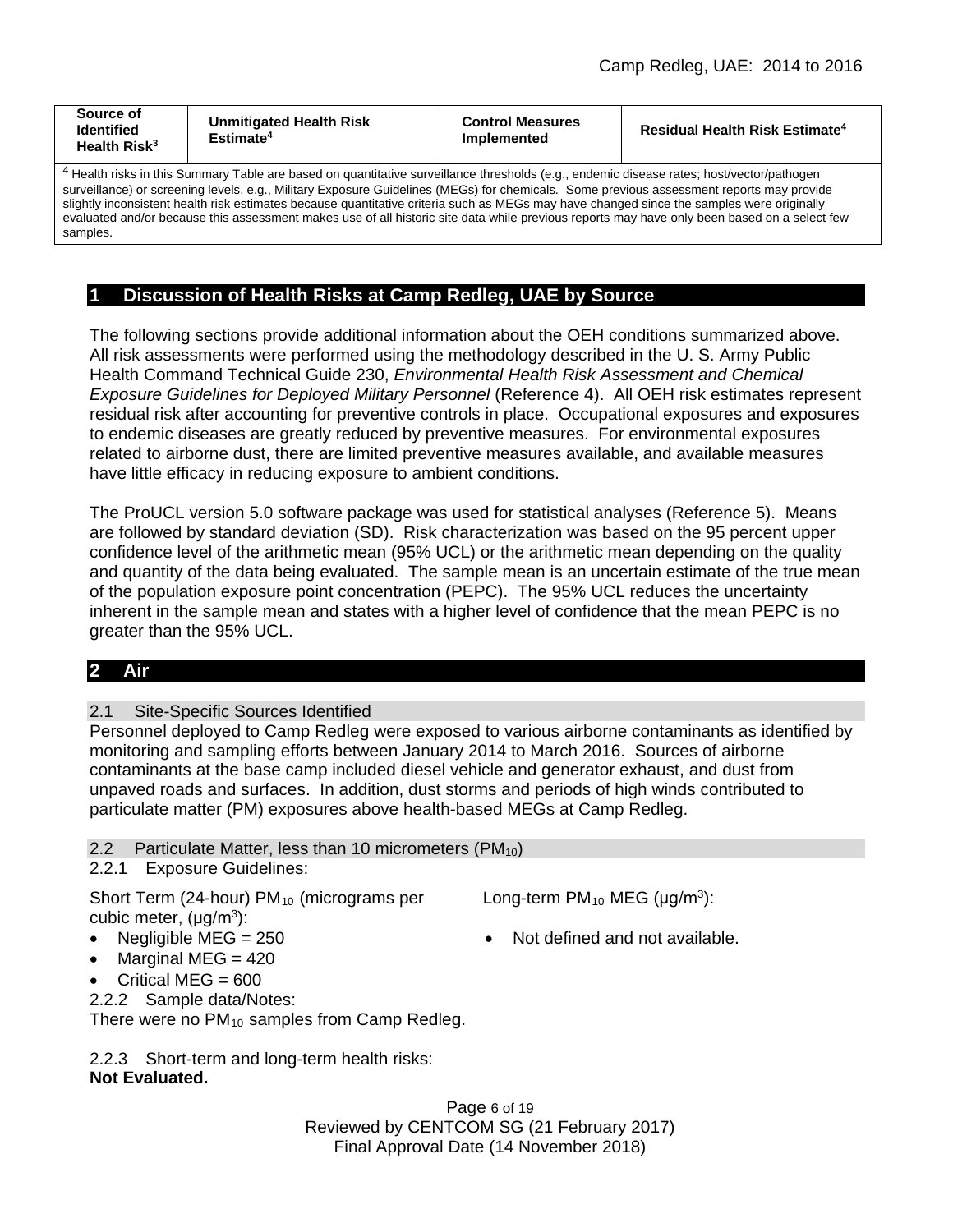2.3 Particulate Matter, less than 2.5 micrometers  $(PM<sub>2.5</sub>)$ 

2.3.1 Exposure Guidelines:

- 
- Marginal MEG = 250 Marginal MEG = 65
- Critical MEG  $= 500$

# 2.3.2 Sample data/Notes:

Nine valid PM2.5 sample was collected in 2014 (five samples), 2015 (two samples) and 2016 (two samples). The range of 24-hour PM<sub>2.5</sub> concentrations was 32  $\mu q/m^3$  to 153  $\mu q/m^3$  with an average concentration of 58  $\mu q/m^3$ , SD=36. The data were not representative of annual exposure and were insufficient to characterize the potential short-term and long-term health risks from  $PM_{2.5}$  exposure to U.S. personnel.

2.3.3 Short-term and long-term health risks:

## **Not Evaluated.**

2.4 Airborne Metals from  $PM_{10}$  and  $PM_{2.5}$ All airborne metals from  $PM_{10}$  and  $PM_{2.5}$  were below their respective MEGs.

## 2.5 Volatile Organic Compounds (VOC)

The likely sources of VOCs on Camp Redleg were fuel storage, fuel transfers between storage tanks, and vehicle and aircraft emissions.

## 2.5.1 Sample data/Notes:

One valid VOCs air sample was collected at Camp Redleg in March 2015. There were no sampling data for 2014 and 2016.

## 2.5.2 Short-term and long-term health risks:

The data were not representative of annual exposure and were insufficient to characterize the potential short-term and long-term health risks from VOCs exposure to U.S. personnel. However, 1,3,5-trimethylbenzene, acrolein, and butadiene exceeded their respective 1-Year MEGs.

## **3 Soil**

## 3.1 Site-Specific Sources Identified

3.1.1 Sample data/Notes:

Five valid soil samples were collected at Camp Redleg in April 2014 (three samples) and March 2015 (two samples). The two composite samples were taken at the Camp Redleg and a nearby reverse osmosis water purification unit site. The three discrete samples were taken at a hazardous waste collection point, fuel blivet and the nearby PX. There were no sampling data for 2016.

The primary soil contamination exposure pathways are via dermal contact and dust inhalation. Typical parameters analyzed for included semi volatile organic compounds (SVOCs), heavy metals, polychlorinated biphenyls (PCBs), pesticides, herbicides. If the contaminant was known or suspected, other parameters may have been analyzed for (i.e., Total petroleum hydrocarbons (TPH) and polycyclic aromatic hydrocarbons (PAH) near fuel spills). For the risk assessment, personnel are assumed to remain at this location for 6 months to 1 year.

> Page 7 of 19 Reviewed by CENTCOM SG (21 February 2017) Final Approval Date (14 November 2018)

Short Term (24-hour) PM<sub>2.5</sub> ( $\mu$ g/m<sup>3</sup>): Long-term (1-year) PM<sub>2.5</sub> MEGs ( $\mu$ g/m<sup>3</sup>):

- Negligible MEG =  $65$  Negligible MEG =  $15$ 
	-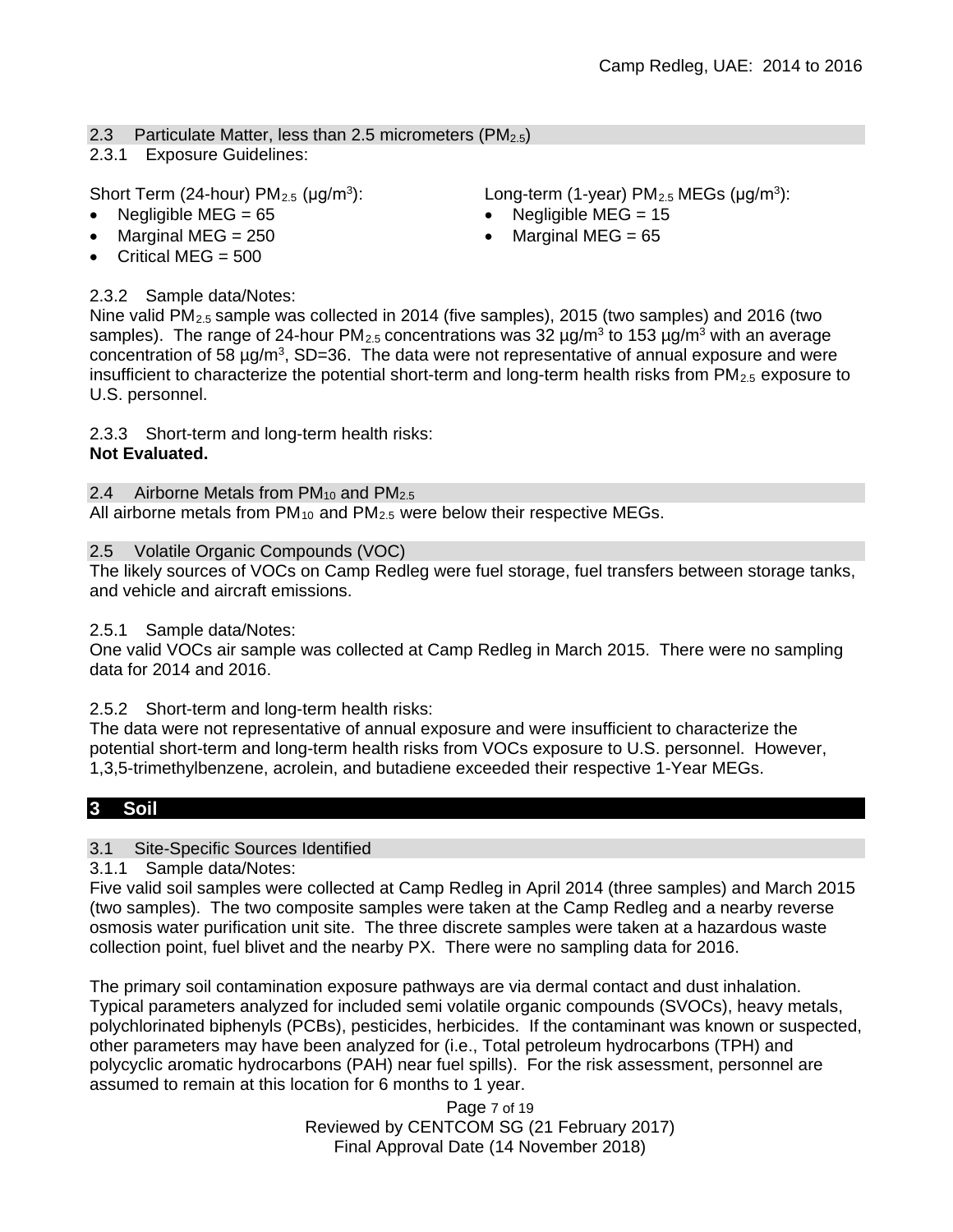### 3.1.2 Short-term health risk:

Currently, sampling data for soil are not evaluated for short-term (acute) health risks.

### 3.1.3 Long-term health risk:

No parameters exceeded the 1-year Negligible MEGs.

## **4 Water**

In order to assess the risk to U.S. personnel from exposure to water in theater, the Army Public Health Center (Provisional) [APHC (Prov)] identified the most probable exposure pathways based on available information. The water exposures considered were the ingestion of water used for drinking and the use of water for non-drinking purposes (such as personal hygiene, or showering).

### 4.1 Drinking Water

## 4.1.1 Site-Specific Sources Identified

Water used as drinking water was bottled water from the Emirates bottling plant. One valid drinking water sample was collected in 2014. There were no sampling data for 2015 and 2016.

4.1.2 Short-term and long-term health risks:

The data were insufficient to characterize the potential short-term and long-term health risks from drinking water exposure to U.S. personnel. All detected chemicals from collected samples were below the short- and long-term Negligible MEGs.

4.2 Water: Used for Other Purposes (Personal Hygiene, Showering, etc.) U.S. personnel used municipal water at Camp Redleg for non-drinking purposes (i.e., personal hygiene, showering, etc.).

4.2.1 Sample data/Notes:

Three valid water samples representing non-drinking water were collected in 2014 (one sample), 2015 (one sample) and 2016 (one sample) from municipal water.

4.2.2 Short-term and long-term health risks:

The data were not representative of exposure and were insufficient to characterize the potential shortterm and long-term health risks from non- drinking water exposure to U.S. personnel. All detected chemicals from collected samples were below the short- and long-term Negligible MEGs.

## **5 Military Unique**

5.1 Chemical Biological, Radiological Nuclear (CBRN) Weapons:

No specific hazard sources were documented in the Defense Occupational and Environmental Health Readiness System (DOEHRS) or the Military Exposure Surveillance Library (MESL) from January 2014 to March 2016 timeframe (References 1 and 6).

#### 5.2 Depleted Uranium (DU):

No specific hazard sources were documented in the DOEHRS or the MESL from January 2014 to March 2016 timeframe (References 1 and 6).

#### 5.3 Ionizing Radiation: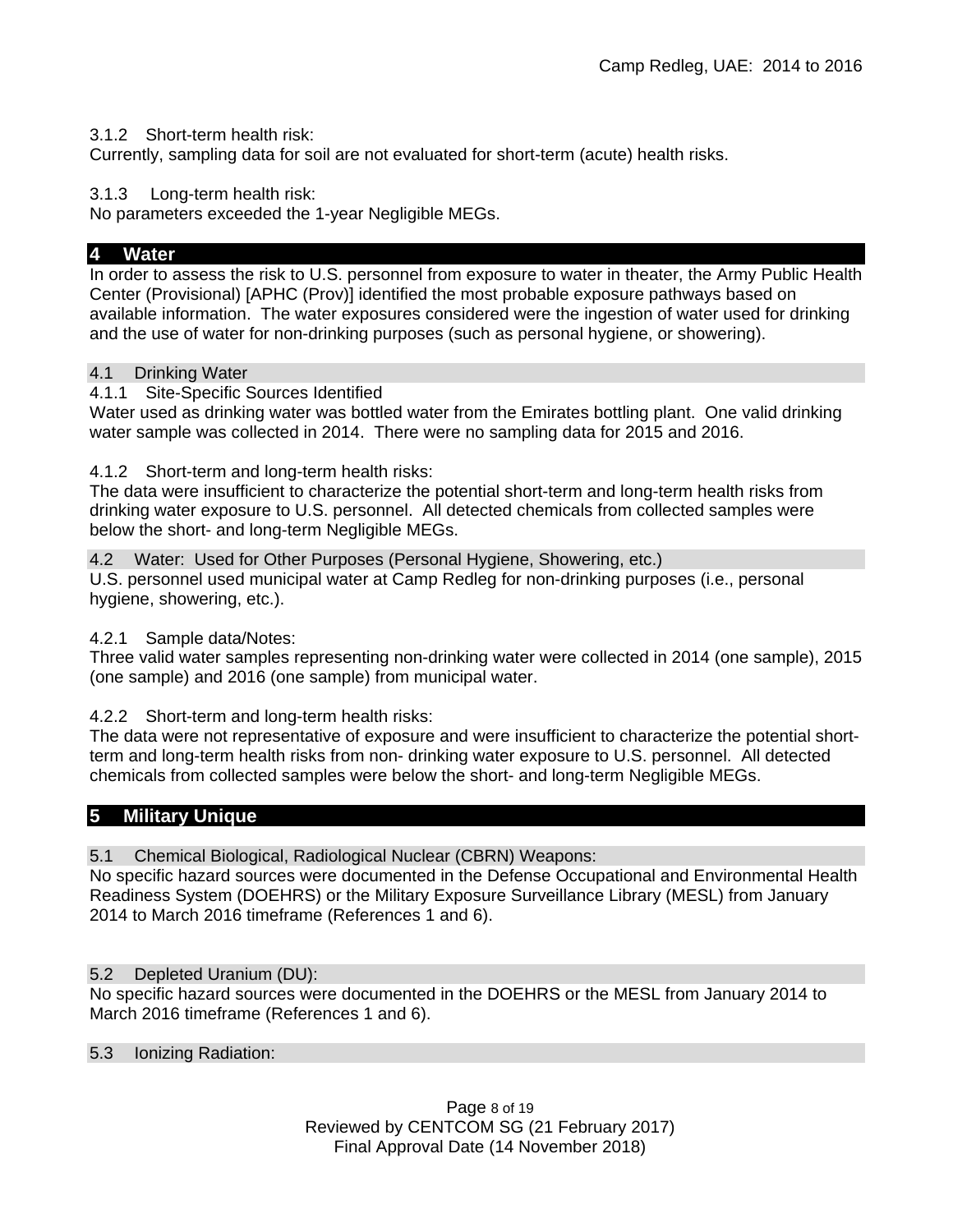No specific hazard sources were documented in the DOEHRS or the MESL from January 2014 to March 2016 timeframe (References 1 and 6).

### 5.4 Non-Ionizing Radiation:

No specific hazard sources were documented in the DOEHRS or the MESL from January 2014 to March 2016 timeframe (References 1 and 6).

## **6 Endemic Diseases[1](#page-8-0)**

This document lists the endemic diseases reported in the region, its specific health risks and severity and general health information about the diseases. CENTCOM Modification (MOD) 12 (Reference 7) lists deployment requirements, to include immunizations and chemoprophylaxis, in effect during the timeframe of this POEMS.

## 6.1 Foodborne and Waterborne Diseases

Foodborne and waterborne diseases in the area are transmitted through the consumption of local food and water. Local unapproved food and water sources (including ice) are heavily contaminated with pathogenic bacteria, parasites, and viruses to which most U.S. Service Members have little or no natural immunity. There is still underreporting of specific disease incidence. Diarrheal diseases are expected to temporarily incapacitate a very high percentage of U.S. personnel within days if local food, water, or ice is consumed. Hepatitis A and typhoid fever infections typically cause prolonged illness in a smaller percentage of unvaccinated personnel. Vaccinations are required for DOD personnel and contractors. In addition, although not specifically assessed in this document, significant outbreaks of viral gastroenteritis (e.g., norovirus) and food poisoning (e.g., Bacillus cereus, Clostridium perfringens, Staphylococcus) may occur. Key disease risks are summarized below:

Mitigation strategies were in place and included consuming food and water from approved sources, vaccinations (when available), frequent hand washing and general sanitation practices.

## 6.1.1 Diarrheal diseases (bacteriological)

**High, mitigated to Low**: Unmitigated health risk to U.S. personnel was high year round. Diarrheal diseases (bacteriological) could be expected to temporarily incapacitate a very high percentage of personnel (potentially 50% per month) within days if local food, water, or ice was consumed. Field conditions (including lack of hand washing and primitive sanitation) may facilitate person-to-person spread and epidemics. Typically, these result in mild disease treated in outpatient setting; recovery and return to duty in less than 72 hours with appropriate therapy. A small proportion of infections may require greater than 72 hours limited duty, or hospitalization.

## 6.1.2 Hepatitis A

<span id="page-8-0"></span> $\overline{a}$ 

**Moderate, mitigated to Low:** Unmitigated health risk to U.S. personnel was moderate year round. U.S. Personnel did not drink untreated water, and vaccination for Hepatitis A is required for deployment into the CENTCOM Area of Responsibility (AOR). Hepatitis A typically occurs after consumption of fecally contaminated food or water or through direct fecal-oral transmission under conditions of poor hygiene and sanitation. Field conditions (including primitive sanitation, lack of hand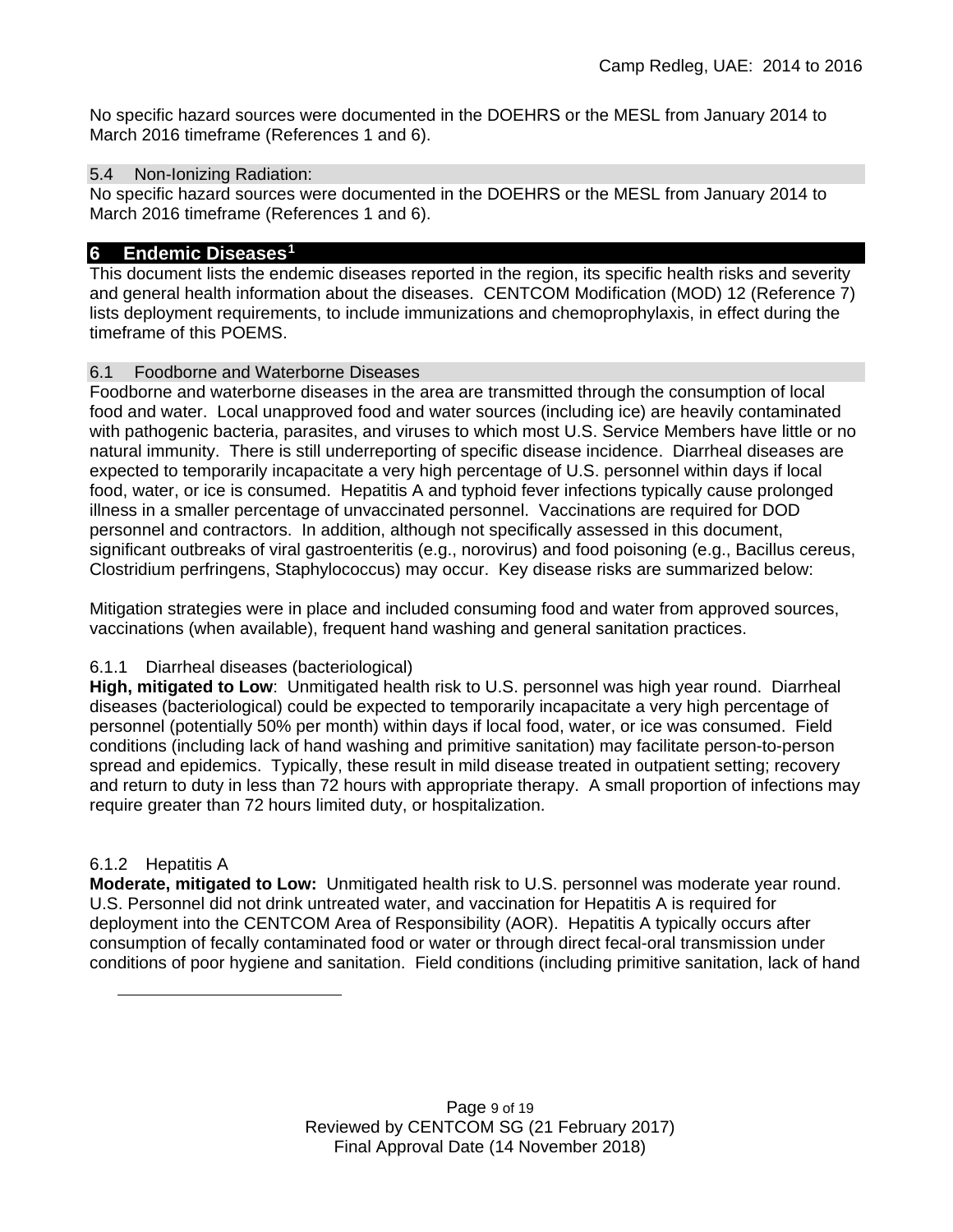washing) may facilitate outbreaks driven by person-to-person spread. A typical case involves 1 to 3 weeks of debilitating symptoms, sometimes initially requiring inpatient care; recovery and return to duty may require a month or more.

## 6.1.3 Diarrhea - protozoal

**Moderate, mitigated to Low:** Unmitigated health risk to U.S. personnel was moderate year round. In general, *Cryptosporidium* spp., *Entamoeba histolytica*, and *Giardia lamblia* were the most common protozoal causes of diarrhea wherever sanitary conditions were significantly below U.S. standards. A small number of cases (less than 1% per month attack rate) could occur among personnel consuming local food, water, or ice. Outbreaks affecting a higher percentage of personnel were possible with *Cryptosporidium*. Symptomatic cases may vary in severity; typically mild disease demonstrating recovery and return to duty in less than 72 hours with appropriate therapy; severe cases may require 1 to 7 days of supportive care, followed by return to duty.

## 6.1.4 Typhoid/paratyphoid Fever

**Low:** Unmitigated health risk to U.S. personnel was low year round. Risk was likely elevated during warmer months. Typhoid and paratyphoid fever are acquired through the consumption of fecally contaminated food or water. The two diseases are clinically similar, and in areas where they are endemic, typhoid typically accounts for 90% of cases. Asymptomatic carriers are common with typhoid and contribute to sustained transmission. In countries with a mixture of primitive and modern sanitation and hygiene, outbreaks of typhoid fever can occur and may involve all age groups. A small number of cases (less than 1% per month attack rate) could occur among unvaccinated personnel consuming local food, water, or ice. With appropriate treatment, typhoid and paratyphoid fever are debilitating febrile illnesses typically requiring 1 to 7 days of supportive care, followed by return to duty.

## 6.1.5 Brucellosis

**Low:** Unmitigated health risk to U.S. personnel was low year round. Brucellosis is a common disease in cattle, sheep, goats, swine, and some wildlife species in most developing countries. Humans contract brucellosis through consumption of contaminated dairy products (or foods made with such products) or by occupational exposures to infected animals. The health risk from direct animal contact was likely to be highest in rural areas where livestock were present. The health risk from contaminated dairy products exists countrywide, including urban areas. Rare cases (less than 0.1% per month attack rate) could occur among personnel consuming local dairy products or having direct contact with livestock. With appropriate treatment, brucellosis is a febrile illness of variable severity, potentially requiring inpatient care; convalescence is usually over 7 days even with appropriate treatment.

## 6.1.6 Hepatitis E

**Low:** Unmitigated health risk to U.S. personnel was low year round. Risk was typically highest following spring floods. Hepatitis E occurs in four major genotypes. Genotypes 1 and 2, found primarily in Africa and Asia, cause large numbers of sporadic cases, as well as large outbreaks. Fecal contamination of drinking water is the most common source of exposure for these genotypes. Large outbreaks are usually associated with particularly severe breakdowns in baseline sanitation, as often occurs during heavy rainfall which increases mixing of sewage and drinking water sources. Secondary household cases from person-to-person transmission are uncommon. Unlike hepatitis A, where local populations living in poor sanitary conditions were usually highly immune from childhood exposures, immunity levels for hepatitis E were often much lower, even in areas of extremely poor sanitation. Typically, outbreaks of hepatitis E occur primarily among adults. Although data are insufficient to assess potential disease rates, we cannot rule out rates approaching 1% per month

> Page 10 of 19 Reviewed by CENTCOM SG (21 February 2017) Final Approval Date (14 November 2018)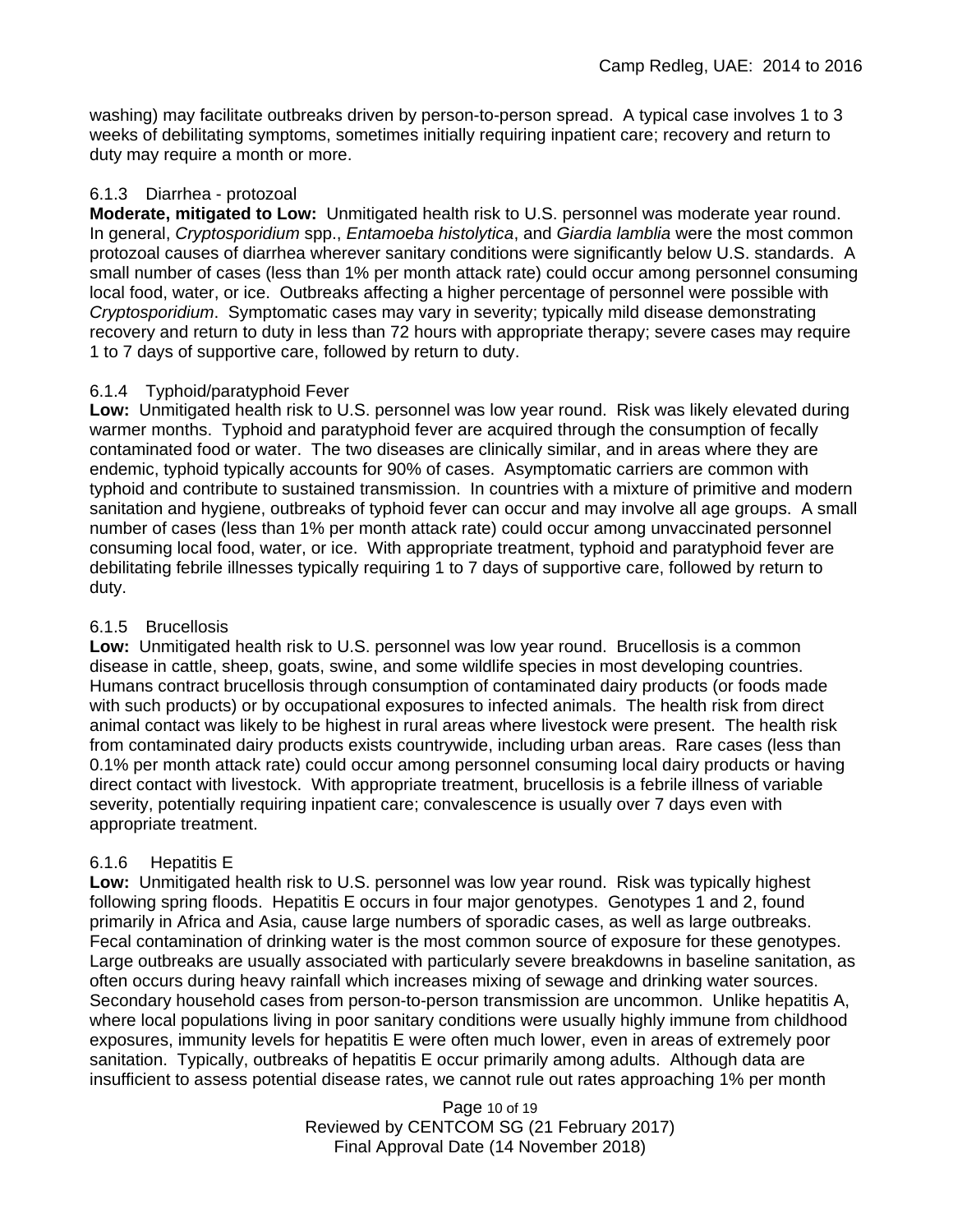among personnel consuming local food, water, or ice. Rates may exceed 1% per month for personnel heavily exposed during outbreaks in the local population. A typical case involves 1 to 3 weeks of debilitating symptoms, sometimes initially requiring inpatient care; recovery and return to duty may require a month or more.

## 6.1.7 Short-term health risk:

**Low:** The overall short-term unmitigated health risk associated with other food borne and waterborne diseases at Camp Redleg was considered high (bacterial diarrhea), moderate (diarrhea-protozoal, hepatitis A) and low (brucellosis, hepatitis E, typhoid fever/paratyphoid fever) if local food or water was consumed. Confidence in the risk estimate was medium.

## 6.1.8 Long-term health risk:

**None identified based on available data**.Confidence in the risk estimate was medium.

## 6.2 Arthropod Vector-Borne Diseases

During the warmer months, the climate and ecological habitat support populations of arthropod vectors, including mosquitoes, ticks, mites, and sandflies. Significant disease transmission is sustained countrywide, including urban areas. Mitigation strategies were in place and included proper wear of treated uniforms, application of repellent to exposed skin, and use of bed nets and chemoprophylaxis (when applicable). Additional methods included the use of pesticides, reduction of pest/breeding habitats, and engineering controls.

## 6.2.1 Crimean-Congo hemorrhagic fever

**Moderate, mitigated to Low:** Unmitigated health risk to U.S. personnel was moderate year round. Crimean-Congo hemorrhagic fever (CCHF) infections can occur as sporadic cases or clusters of cases, and are associated with tick bites or occupational contact with blood or secretions from infected animals. Outbreaks of CCHF occur infrequently. It is a very severe illness typically requiring intensive care with fatality rates from 5% to 50%.

## 6.2.2 Leishmaniasis

**Low:** Unmitigated health risk to U.S. personnel was low year round. Leishmaniasis is transmitted by sandflies. A small number of cases (less than 1% per month attack rate) could occur among personnel exposed to sandfly bites in areas with infected people, rodents, dogs, or other reservoir animals. In groups of personnel exposed to heavily infected sandflies in focal areas, attack rates can be very high (over 50%). There are two forms of the disease; cutaneous (acute form) and visceral (a more latent form of the disease). The leishmaniasis parasites may survive for years in infected individuals and this infection may go unrecognized by physicians in the U.S. when infections become symptomatic years later. Cutaneous infection is unlikely to be debilitating, though lesions may be disfiguring. Visceral leishmaniasis disease can cause severe febrile illness, which typically requires hospitalization with convalescence over 7 days.

## 6.2.3 Sandfly fever

**Low:** Unmitigated health risk to U.S. personnel was low year round. The disease is transmitted by sandflies, which typically bite at night and breed in dark places rich in organic matter, particularly in rodent or other animal burrows. Rare cases are possible. Although data are insufficient to assess potential disease rates, 1% to 10% of personnel could be affected per month; under worst conditions disease rates can be as high as 50% with no mitigation measures in place. Incidents can result in debilitating febrile illness typically requiring 1 to 7 days of supportive care followed by return to duty.

> Page 11 of 19 Reviewed by CENTCOM SG (21 February 2017) Final Approval Date (14 November 2018)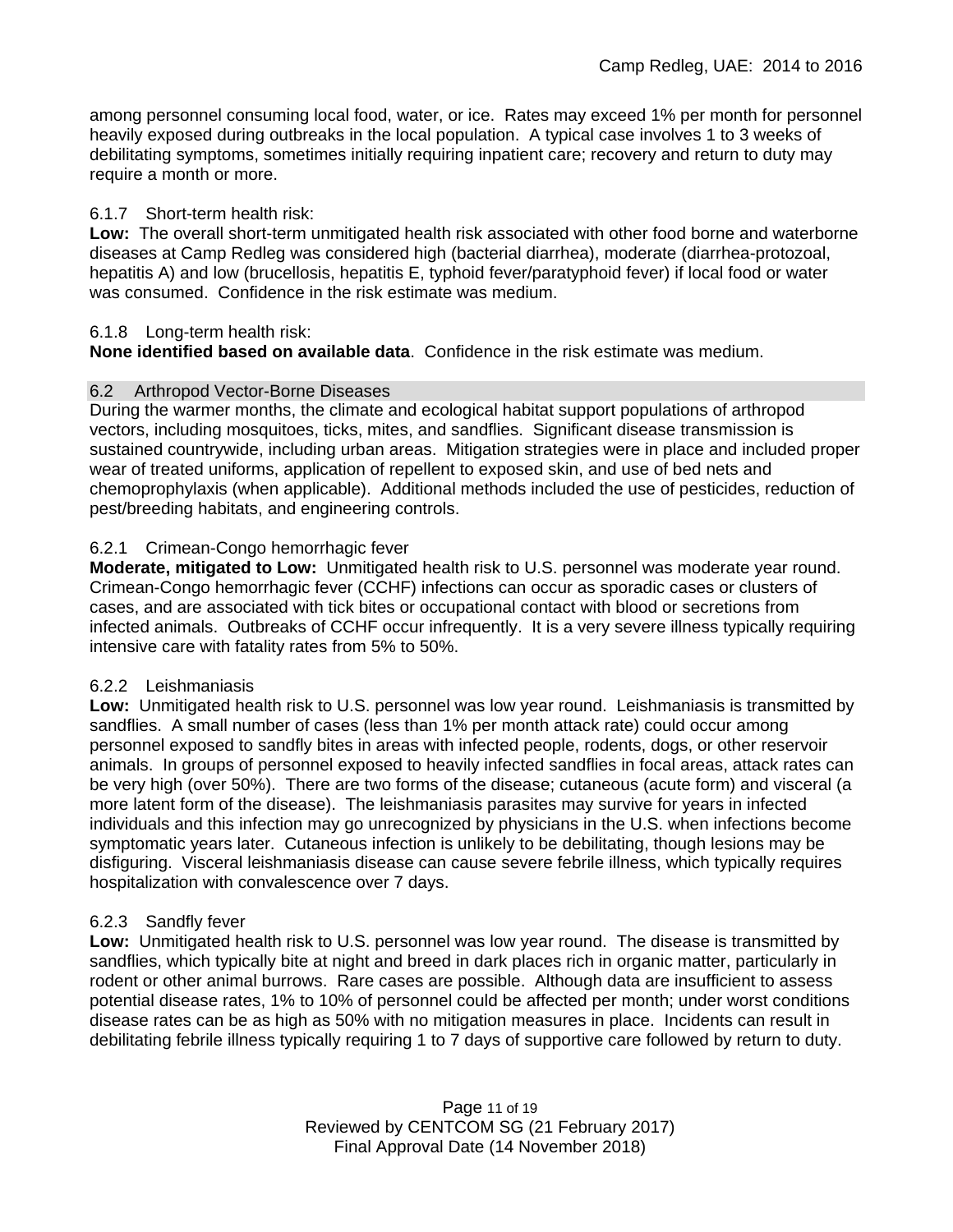#### 6.2.4 Sindbis (and Sindbis-like viruses)

**Low**: Unmitigated health risk to U.S. personnel was low year round. Sindbis and sindbis-like viruses are maintained in a bird-mosquito cycle in rural areas and occasionally caused limited outbreaks among humans. The viruses are transmitted by a variety of *Culex* mosquito species found primarily in rural areas. A variety of bird species may serve as reservoir or amplifying hosts. Extremely rare cases (less than 0.01% per month attack rate) could have occurred seasonally (April - November). Debilitating febrile illness often accompanied by rash, typically requires 1 to 7 days of supportive care; significant arthralgias may persist for several weeks or more in some cases.

### 6.2.5 Typhus-murine (fleaborne)

**Low**: Unmitigated health risk to U.S. personnel was low year round. Typhus-murine is assessed as present, but at unknown levels. Rare cases are possible among personnel exposed to rodents (particularly rats) and fleabites. Incidents may result in debilitating febrile illness typically requiring 1 to 7 days of supportive care followed by return to duty.

### 6.2.6 West Nile fever

**Low:** Unmitigated health risk to U.S. personnel was low year round. West Nile fever was present and maintained by the bird population and mosquitoes that help to transfer the diseases from birds to humans. The majority of infections in young, healthy adults are asymptomatic although it can result in fever, headache, tiredness, and body aches, occasionally with a skin rash (on the trunk of the body) and swollen lymph glands. West Nile fever is a febrile illness typically requiring 1-7 days of inpatient care followed by return to duty; convalescence may be prolonged.

## 6.2.7 Short-term health risk:

**Low:** The overall short-term unmitigated health risk associated with arthropod vector-borne diseases at Camp Redleg was considered moderate (Crimean-Congo hemorrhagic fever) and low (sandfly fever, leishmaniasis (cutaneous and visceral), typhus-murine (fleaborne), West Nile fever, and sindbis). Preventive measures such as proper wear of treated uniforms and application of repellent to exposed skin reduced the health risk to low to none for arthropod vector-vector borne diseases. Confidence in the risk estimate was medium.

#### 6.2.8 Long-term health risk:

**Low:** The unmitigated risk is moderate for leishmaniasis-visceral (chronic). Risk was reduced to low by proper wear of the uniform and application of repellent to exposed skin. Confidence in the risk estimate is high.

#### 6.3 Water Contact Diseases

Tactical operations or recreational activities that involve extensive contact with surface water such as lakes, streams, rivers, or flooded fields may result in significant exposure to leptospirosis. Arid portions of UAE without permanent or persistent bodies of surface water do not support transmission of leptospirosis. Risk was restricted primarily to areas along rivers and lakes. These diseases can debilitate personnel for up to a week or more. Leptospirosis risk typically increases during flooding. In addition, although not specifically assessed in this document, bodies of surface water are likely to be contaminated with human and animal waste. Activities such as wading or swimming may result in exposure to enteric diseases including diarrhea and hepatitis via incidental ingestion of water. Prolonged water contact also may lead to the development of a variety of potentially debilitating skin conditions including bacterial or fungal dermatitis. Mitigation strategies were in place and included avoiding water contact and recreational water activities, proper wear of uniform (especially footwear), and protective coverings for cuts/abraded skin.

> Page 12 of 19 Reviewed by CENTCOM SG (21 February 2017) Final Approval Date (14 November 2018)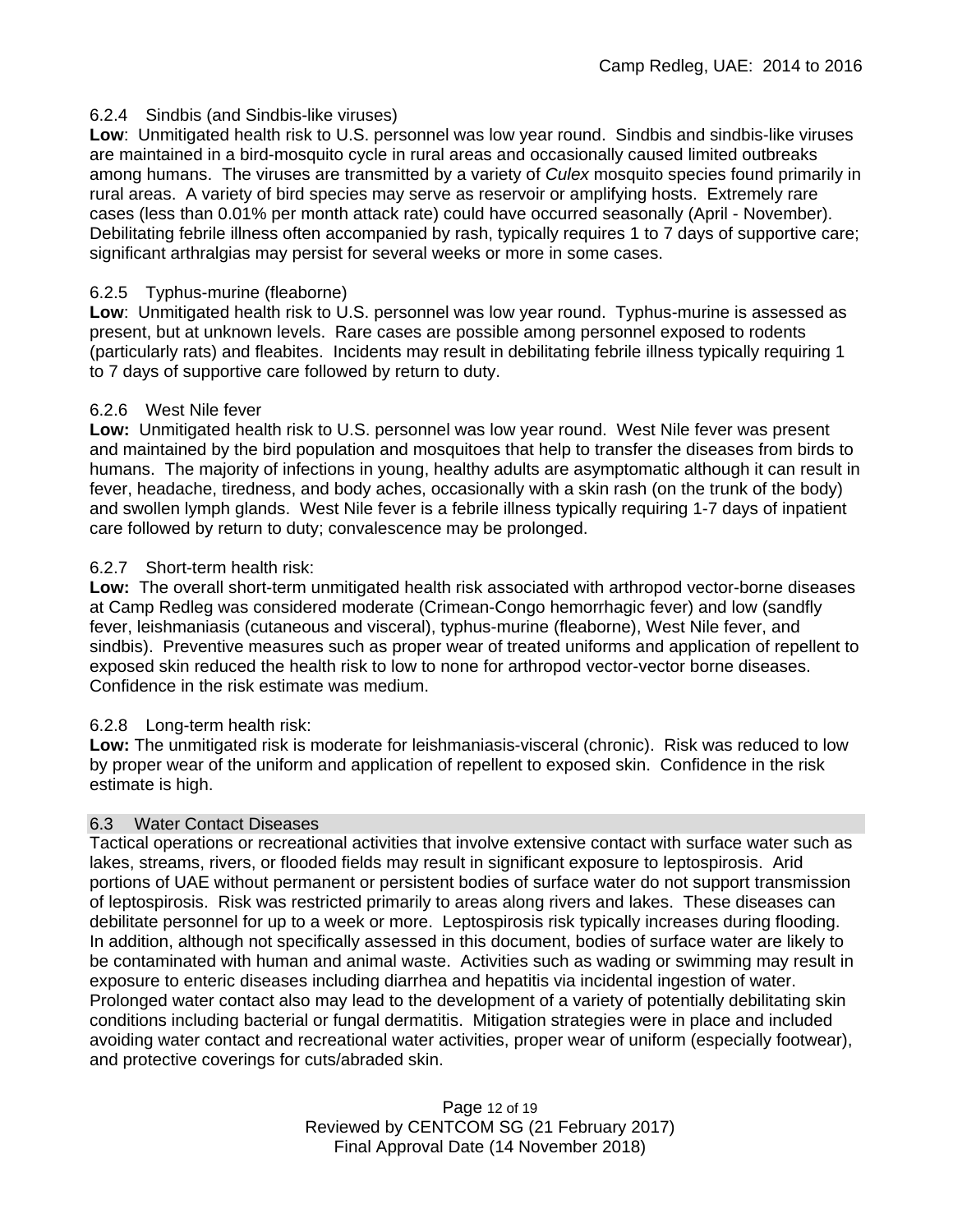## 6.3.1 Leptospirosis

**Moderate, mitigated to Low**: Unmitigated health risk to U.S. personnel was moderate year round. Human infections occur through exposure to water or soil contaminated by infected animals and is associated with wading, and swimming in contaminated, untreated open water. The occurrence of flooding after heavy rainfall facilitates the spread of the organism because as water saturates the environment *Leptospira* present in the soil passes directly into surface waters. *Leptospira* can enter the body through cut or abraded skin, mucous membranes, and conjunctivae. Infection may also occur from ingestion of contaminated water. The acute, generalized illness associated with infection may mimic other tropical diseases (for example, dengue fever, malaria, and typhus), and common symptoms include fever, chills, myalgia, nausea, diarrhea, cough, and conjunctival suffusion. Manifestations of severe disease can include jaundice, renal failure, hemorrhage, pneumonitis, and hemodynamic collapse. Recreational activities involving extensive water contact may result in personnel being temporarily debilitated with leptospirosis.

## 6.3.2 Short-term health risk:

**Low:** The overall short-term unmitigated health risk associated with water contact diseases at Camp Redleg was considered moderate (leptospirosis). Preventive measures such as avoiding water contact and recreational water activities; and protective coverings for cuts/abraded skin reduced the health risk to low to none. Confidence in the risk estimate was medium.

## 6.3.3 Long-term health risk:

None identified based on available data. Confidence in the risk estimate was medium.

## 6.4 Respiratory Diseases

Although not specifically assessed in this document, deployed U.S. forces may be exposed to a wide variety of common respiratory infections in the local population. These include influenza, pertussis, viral upper respiratory infections, viral and bacterial pneumonia, and others. The U.S. military populations living in close-quarter conditions are at risk for substantial person-to-person spread of respiratory pathogens. Influenza is of particular concern because of its ability to debilitate large numbers of unvaccinated personnel for several days. Mitigation strategies were in place and included routine medical screenings, vaccination, enforcing minimum space allocation in housing units, implementing head-to-toe sleeping in crowded housing units, implementation of proper personal protective equipment (PPE) when necessary for healthcare providers and detention facility personnel.

## 6.4.1 Tuberculosis (TB)

**Low:** Unmitigated health risk to U.S. personnel was low year round. Tuberculosis (TB) is usually transmitted through close and prolonged exposure to an active case of pulmonary or laryngeal TB, but can also occur with incidental contact. Individuals with prolonged indoor exposure to the local population are at increased risk for latent TB infection.

## 6.4.2 Meningococcal meningitis

**Low:** Unmitigated health risk to U.S. personnel was low year round. Meningococcal meningitis is transmitted from person to person through droplets of respiratory or throat secretions. Risk is comparable to the U.S. among unvaccinated personnel who have close contact with the local population. Close and prolonged contact facilitates the spread of this disease. Meningococcal meningitis is a potentially very severe disease typically requiring intensive care; fatalities may occur in 5-15% of cases.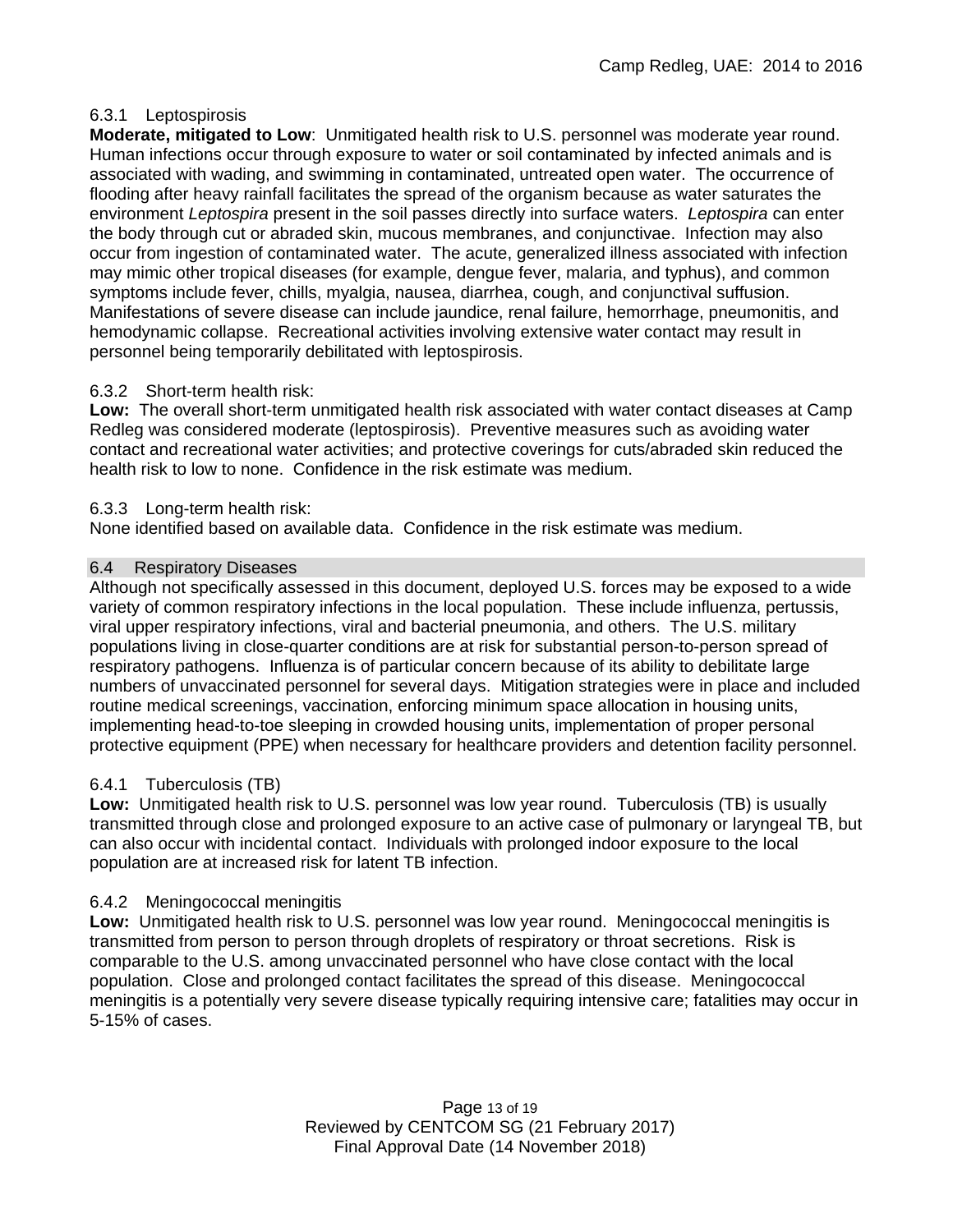### 6.4.3 Short-term health risk:

**Low:** The overall short-term unmitigated health risk associated with respiratory diseases at Camp Redleg was considered low (tuberculosis, meningococcal meningitis). Preventive measures such as vaccination and routine medical screenings reduced the health risk to low to none. Confidence in the risk estimate was medium.

### 6.4.4 Long-term health risk:

**None identified based on available data.** TB was evaluated as part of the post deployment health assessment (PDHA). A TB skin test was required post-deployment if potentially exposed and was based upon individual service policies.

#### 6.5 Animal-Contact Diseases

## 6.5.1 Q-Fever

**Moderate, mitigated to Low:** Unmitigated health risk to U.S. personnel was moderate year round. Rare cases were possible among personnel exposed to aerosols from infected animals, with clusters of cases possible in some situations. Significant outbreaks (affecting 1-50%) could occur in personnel with heavy exposure to barnyards or other areas where animals are kept. Unpasteurized milk may also transmit infection. The primary route of exposure is respiratory, with an infectious dose as low as a single organism. Q-Fever is a debilitating febrile illness, sometimes presenting as pneumonia, typically requiring 1 to 7 days of inpatient care followed by return to duty. Mitigation strategies include consuming approved food sources, avoidance of animals and farms, dust abatement when working in these areas (wet mop, water sprayed on high volume traffic areas, etc.), and proper PPE for personnel working with animals, and immunization.

### 6.5.2 Rabies

**Low:** Unmitigated health risk to U.S. personnel was low year round. Dogs were the primary reservoir of rabies in UAE, and a frequent source of human exposure. Rabies is transmitted by exposure to the virus-laden saliva of an infected animal, typically through bites, but could occur from scratches contaminated with the saliva. No cases of rabies acquired in UAE have been identified in U.S. Service Members to date. The vast majority (>99%) of persons who develop rabies disease will do so within a year after a risk exposure. There have been rare reports of individuals presenting with rabies disease up to six years or more after their last known risk exposure. Mitigation strategies included command emphasis of CENTCOM GO 1C, reduction of animal habitats, active pest management programs, and timely treatment of feral animal scratches/bites.

6.5.3 Anthrax

No risk from anthrax.

## 6.5.4 Short-term health risk:

**Low to None:** The overall short-term unmitigated health risk associated with animal contact diseases at Camp Redleg was considered moderate (Q-fever) to low (rabies). Preventive measures such as consuming approved food source, immunization and avoidance of animals and farms reduced the health risk to low to none. Confidence in risk estimate was medium.

## 6.5.5 Long-term health risk:

**Low:** The long-term risk for rabies is low because the incubation period for rabies can be several years in rare cases.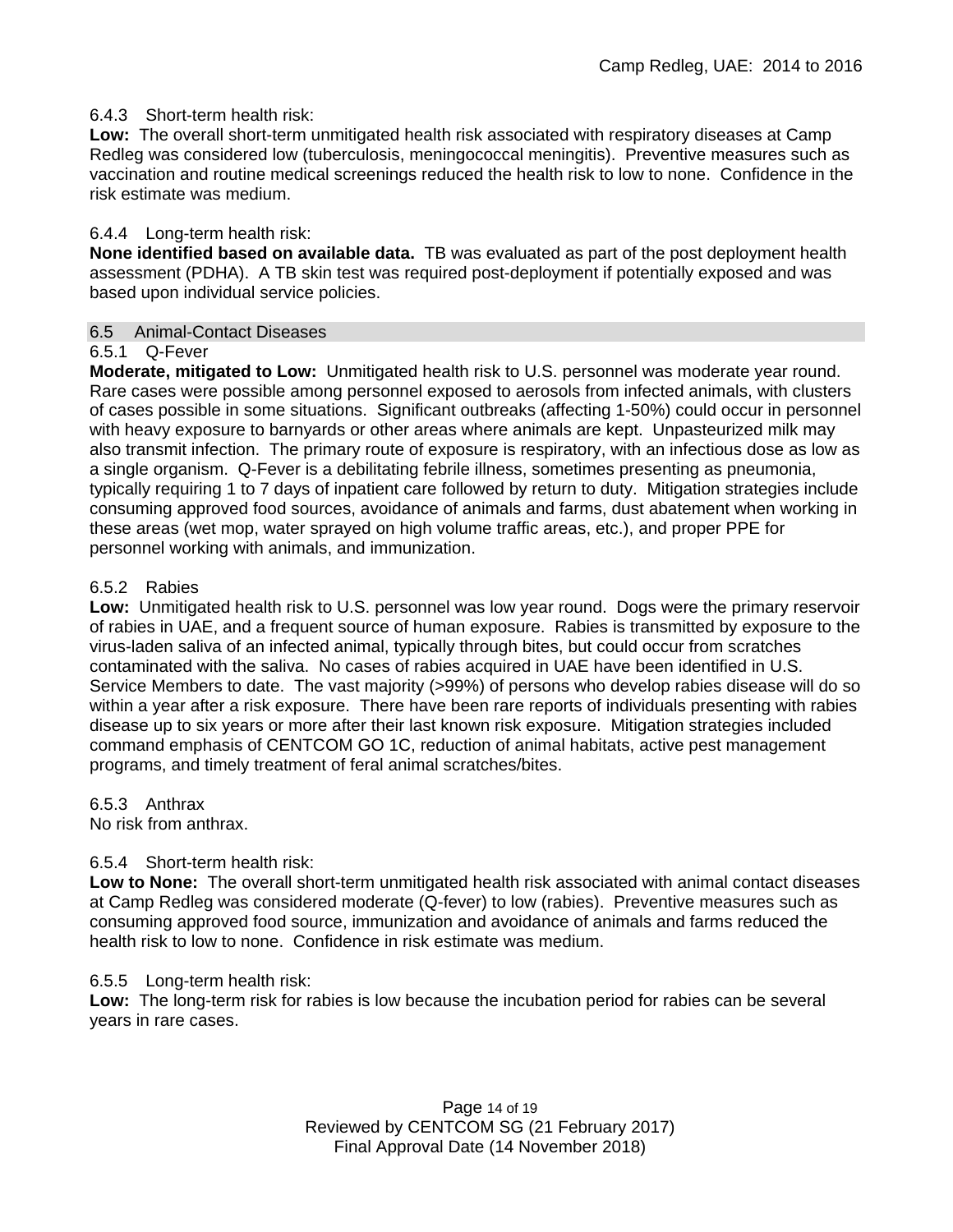## **7 Venomous Animal/Insect**

All information was taken directly from the Armed Forces Pest Management Board (Reference 8) and the Clinical Toxinology Resources web site from the University of Adelaide, Australia (Reference 9). The species listed below have home ranges that overlap the location of Camp Redleg, and may present a health risk if they are encountered by personnel. See Section 10.3 for more information about pesticides and pest control measures.

### 7.1 Scorpions

• *Androctonus crassicauda (black scorpion)*:Severe envenoming possible and potentially lethal, however most stings cause only severe local pain.

• *Buthacus leptochelys*, *Buthacus yotvatensis*, *Compsobuthus arabicus*, *Compsobuthus maindroni*: Clinical effects unknown; there are a number of dangerous Buthid scorpions, but there are also some known to cause minimal effects only. Without clinical data it is unclear where this species fits within that spectrum.

• *Hemiscorpius arabicus*: Clinical effects uncertain, but related to medically important species, therefore major envenoming cannot be excluded.

• *Hottentotta jayakari*: Moderate envenoming possible but unlikely to prove lethal.

• *Vachoniolus globimanus:* Clinical effects unknown; there are a number of dangerous Buthid scorpions, but there are also some known to cause minimal effects only. Without clinical data it is unclear where this species fits within that spectrum.

#### 7.2 Snakes

- *Cerastes cerastes* and *Cerastes gasperettii*: Potentially lethal envenoming, though unlikely.
- *Echis sochureki and Echis omanensis*: *S*evere envenoming possible, potentially lethal.

• *Pseudocyclophis persicus*: Unknown, but unlikely to cause significant envenoming, most unlikely to be dangerous.

• *Walterinnesia morgani*: Unknown, but potentially lethal envenoming, though unlikely, cannot be excluded.

7.4 Short-term health risk:

**Low:** If encountered, effects of venom vary with species from mild localized swelling to potentially lethal effects. Confidence in the health risk estimate is low (Reference 4, Table 3-6).

#### *7.5* Long-term health risk: **None identified.**

### **8 Heat/Cold Stress**

Camp Redleg is located in Dubai, UAE. Dubai has a hot desert climate. The maximum temperature averages 100 degrees Fahrenheit (°F) from June through September. Most of the rainfall occurs from December through April and averages between 3.9 - 7.9 inches annually. Roughly, 90% of the annual rainfall occurs between November and April, most of it in the winter months from December

> Page 15 of 19 Reviewed by CENTCOM SG (21 February 2017) Final Approval Date (14 November 2018)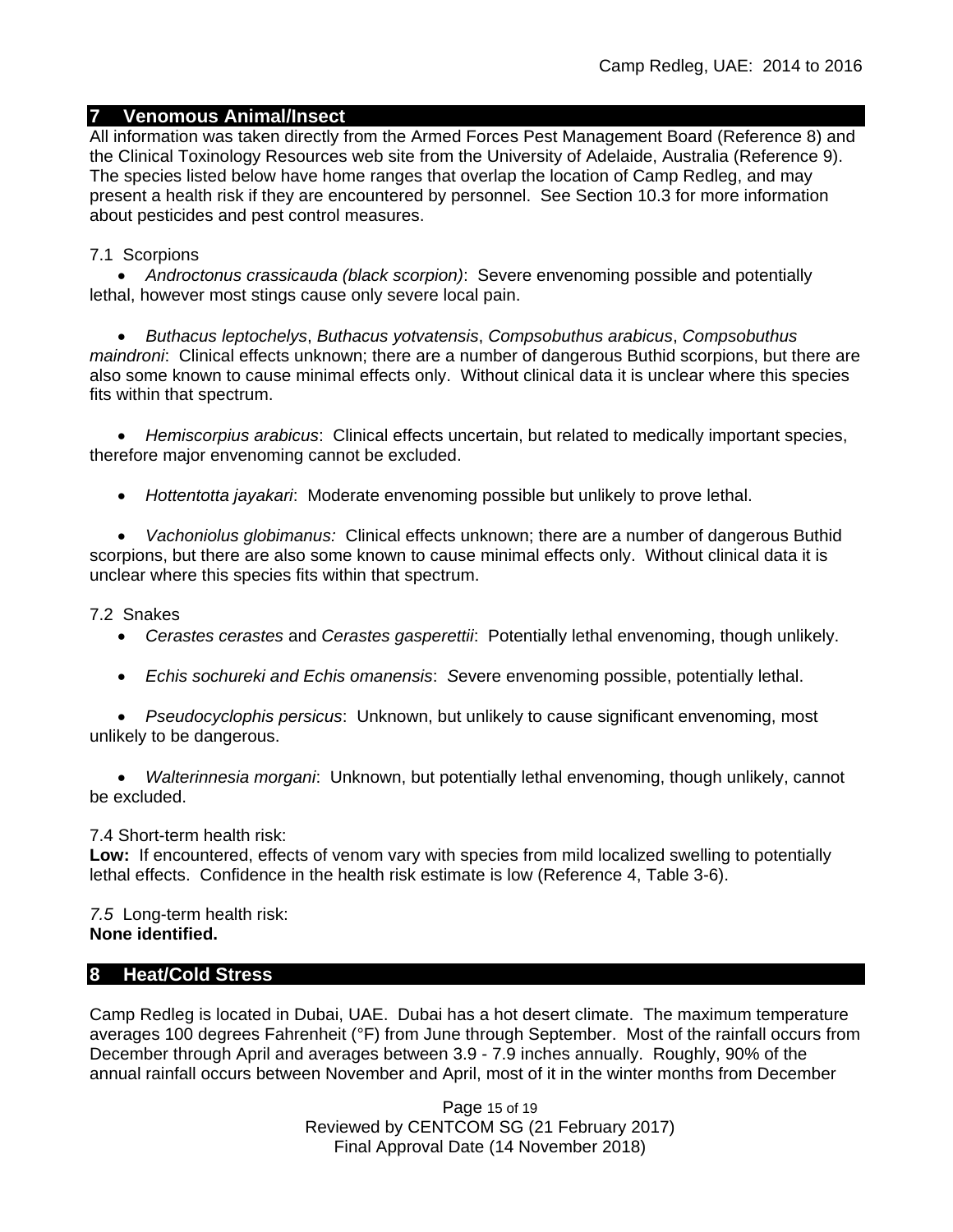through March. The remaining six months, particularly the hottest ones of June, July, and August, are dry.

The summer months are marked by two kinds of wind phenomena. The southern and southeasterly *sharqi*, a dry, dusty wind with occasional gusts of 50 miles per hour, occurs from April to early June and again from late September through November. It may last for a day at the beginning and end of the season but for several days at other times. This wind is often accompanied by violent dust storms that may rise to heights of several thousand meters and close airports for brief periods. From mid-June to mid-September the prevailing wind, called the shamal, is from the north and northwest. It is a steady wind, absent only occasionally during this period. The very dry air brought by this shamal permits intensive sun heating of the land surface, but the breeze has some cooling effect. Heat stress/injuries and cold stress/injuries are largely dependent on operational and individual factors instead of environmental factors alone (Reference 10).

### 8.1 Heat

8.1.1 Short-term health risk:

**Low:** The short-term health risk of heat injury was high in unacclimated personnel. Preventive measures such as work-rest cycles; and proper hydration reduced the health risk to low.

#### 8.1.2 Long-term health risk:

**Low:** The long-term health risk may be greater to certain susceptible persons–those older (i.e., greater than 45 years), in lesser physical shape, or with underlying medical/health conditions. Longterm health implications from heat injuries were rare but could occur–especially from more serious heat injuries such as heat stroke.It was possible that high heat in conjunction with various chemical exposures could increase long-term health risks, though specific scientific evidence was not conclusive. Confidence in these risk estimates was medium.

#### 8.2 Cold

Short-term and Long-term health risks: The risk of cold injury was low. Confidence in this risk estimate was medium.

#### **9 Noise**

#### 9.1 Continuous:

Aircraft operations have the potential to cause significant noise hazard to flight line and helicopter landing zone support personnel. Because of the potential noise hazard inherent in the helicopter landing zone, personnel are required to wear dual hearing protection when working on the flight line.

Personnel residing in close proximity to generators will routinely be exposed to noise levels as high as 82.0 decibels (dB). Although this is below the 85 dB threshold requiring hearing protection, it still presents a concern for hearing conservation.

#### 9.1.1 Short-term health risk:

Low: The short-term risk of noise injury with appropriate hearing protection use is low. Few exposed personnel (if any) are expected to have noticeable health effects during mission.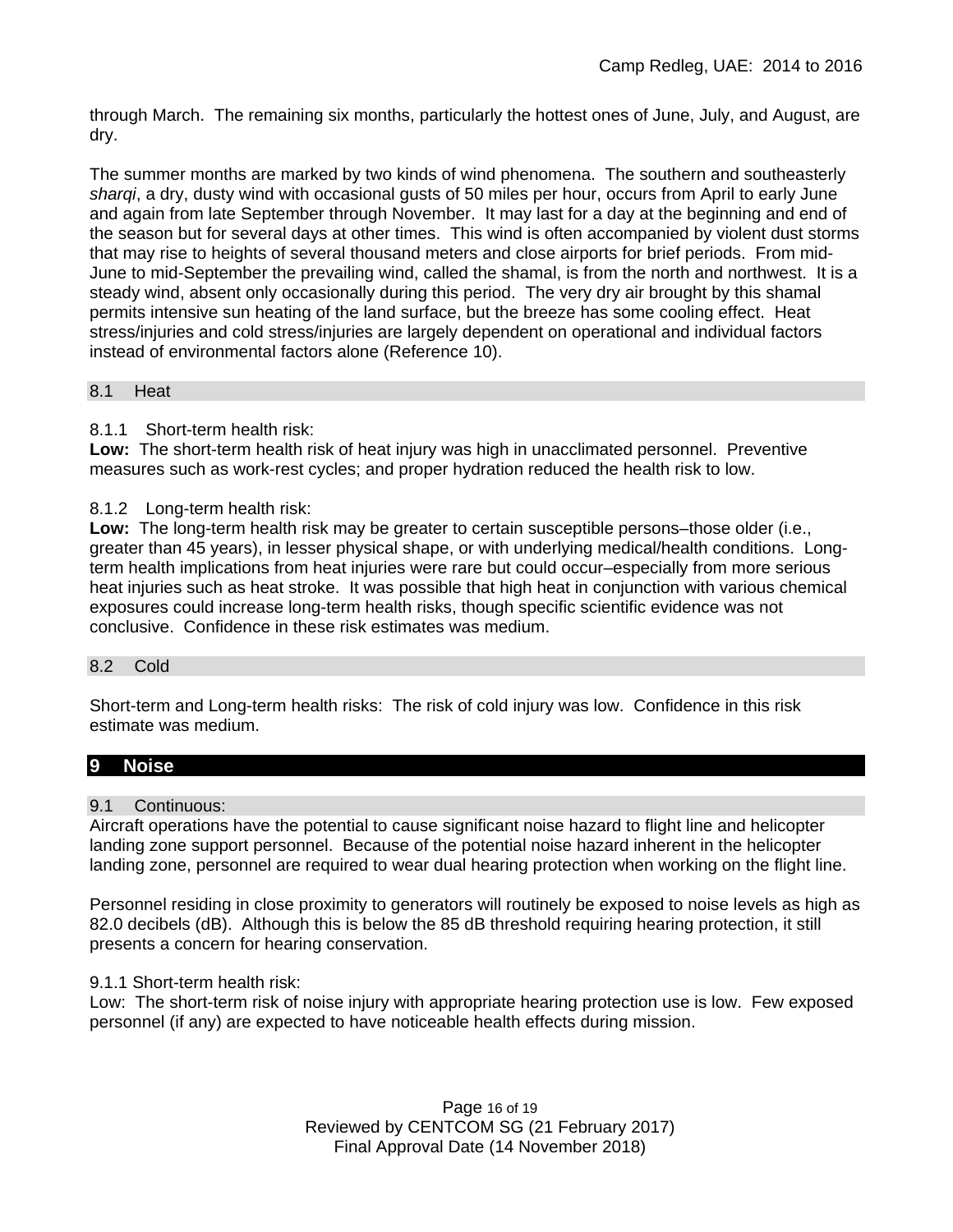### 9.1.2 Long-term health risk:

Low to moderate: The long-term risk of noise injury with appropriate hearing protection use is low with few exposed personnel (if any) expected to develop delayed onset, irreversible effects. If protective measures are not used, the risk is elevated to moderate and many exposed personnel are plausibly expected to develop delayed onset, irreversible effects.

#### 9.2 Impulse:

No specific hazard sources were documented in the DOEHRS or the MESL from January 2014 to March 2016 timeframe (References 1 and 6).

## **10 Other Unique Occupational Hazards**

### 10.1 Potential environmental contamination sources

DoD personnel are exposed to various chemical, physical, ergonomic, and biological hazards in the course of performing their mission. These types of hazards depend on the mission of the unit and the operations and tasks which the personnel are required to perform to complete their mission. The health risk associated with these hazards depends on a number of elements including what materials are used, how long the exposures last, what is done to the material, the environment where the task or operation is performed, and what controls are used. The hazards can include exposures to heavy metal particulates (e.g., lead, cadmium, manganese, chromium, and iron oxide), solvents, fuels, oils, and gases (e.g., carbon monoxide, carbon dioxide, oxides of nitrogen, and oxides of sulfur). Most of these exposures occur when performing maintenance task such as painting, grinding, welding, engine repair, or movement through contaminated areas. Exposures to these occupational hazards can occur through inhalation (air), skin contact, or ingestion; however, exposures through air are generally associated with the highest health risk.

## 10.2 Fuel/Petroleum Products/Industrial Chemical Spills

No specific hazard sources were documented in the DOEHRS or the MESL from January 2014 to March 2016 timeframe (References 1 and 6).

#### 10.3 Pesticides/Pest Control

No specific hazard sources were documented in the DOEHRS or the MESL from January 2014 to March 2016 timeframe (References 1 and 6).

#### 10.4 Waste Sites/Waste Disposal

No specific hazard sources were documented in the DOEHRS or the MESL from January 2014 to March 2016 timeframe (References 1 and 6).

#### 10.5 General Sanitation

No specific hazard sources were documented in the DOEHRS or the MESL from January 2014 to March 2016 timeframe (References 1 and 6).

#### 10.6 Lead- based Paint

No specific hazard sources were documented in the DOEHRS or the MESL from January 2014 to March 2016 timeframe (References 1 and 6).

#### 10.7 Asbestos

No specific hazard sources were documented in the DOEHRS or the MESL from January 2014 to March 2016 timeframe (References 1 and 6).

> Page 17 of 19 Reviewed by CENTCOM SG (21 February 2017) Final Approval Date (14 November 2018)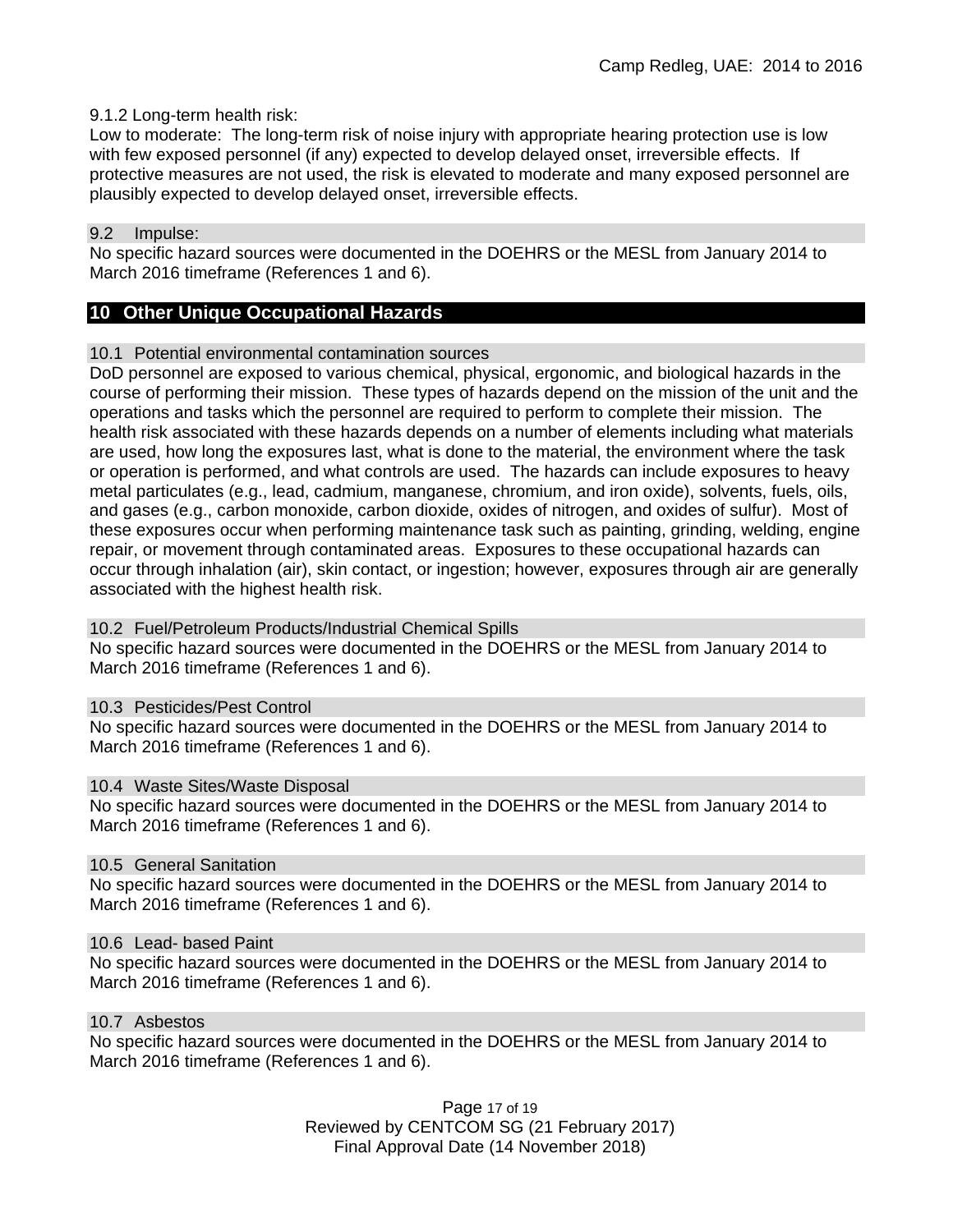## **11 References[2](#page-17-0)**

 $\overline{a}$ 

- 1. Defense Occupational and Environmental Health Readiness System (referred to as the DOEHRS-EH database) at [https://doehrs-ih.csd.disa.mil/Doehrs/.](https://doehrs-ih.csd.disa.mil/Doehrs/)Department of Defense (DoD) Instruction 6490.03, *Deployment Health*, 2006.
- 2. DoDI 6055.05, Occupational and Environmental Health, 2008.
- 3. Joint Staff Memorandum (MCM) 0017-12, Procedures for Deployment Health Surveillance, 2012.
- 4. USAPHC TG230, June 2013 Revision, Final Environmental Health Risk Assessment and Chemical Exposure Guidelines for Deployed Military Personnel TG230.
- 5. Singh, A. and Singh, A.K., 2013. ProUCL Version 5.0. 00 Technical Guide-Statistical Software for Environmental Applications for Data Sets with and without Nondetect Observations. *EPA: Washington, WA, USA*.
- 6. DoD MESL Data Portal: [https://mesl.apgea.army.mil/mesl/.](https://mesl.apgea.army.mil/mesl/) Some of the data and reports used may be classified or otherwise have some restricted distribution.
- 7. Modification 12 to United States Central Command Individual Protection and Individual Unit Deployment Policy, 13 December 2013.
- 8. Armed Forces Pest Management Board: [http://www.afpmb.org/content/venomous-animals](http://www.afpmb.org/content/venomous-animals-country-i%23Iraq)[country-i#Iraq.](http://www.afpmb.org/content/venomous-animals-country-i%23Iraq) U.S. Army Garrison - Forest Glen, Silver Spring, MD.
- 9. Clinical Toxinology Resources: [http://www.toxinology.com/.](http://www.toxinology.com/) University of Adelaide, Australia.

Page 18 of 19 Reviewed by CENTCOM SG (21 February 2017) Final Approval Date (14 November 2018)

<span id="page-17-0"></span><sup>&</sup>lt;sup>2</sup> NOTE. The data are currently assessed using the 2013 TG230 document. The general method involves an initial review of the data which eliminates all chemical substances not detected above 1-yr negligible MEG. Those substances screened out are not considered acute or chronic health hazards so are not assessed further. For remaining substances, acute and chronic health effects are evaluated separately for air and water (soil is only evaluated for long-term risk). This is performed by deriving separate short-term and long-term population exposure level estimates (referred to as population exposure point concentrations (PEPC) that are compared to MEGs derived for similar exposure durations. If less than or equal to negligible MEG the risk is Low. If levels are higher than negligible then there is a chemical-specific toxicity and exposure evaluation by appropriate SMEs, which includes comparison to any available marginal, critical or catastrophic MEGs. For drinking water, 15 L/day MEGs are used for the screening while site specific 5-15 L/day are used for more detailed assessment. For nondrinking water (such as that used for personal hygiene or cooking), the 'consumption rate' is limited to 2 L/day (similar to the EPA) which is derived by multiplying the 5 L/day MEG by a factor of 2.5 to conservatively assess non-drinking uses of water.